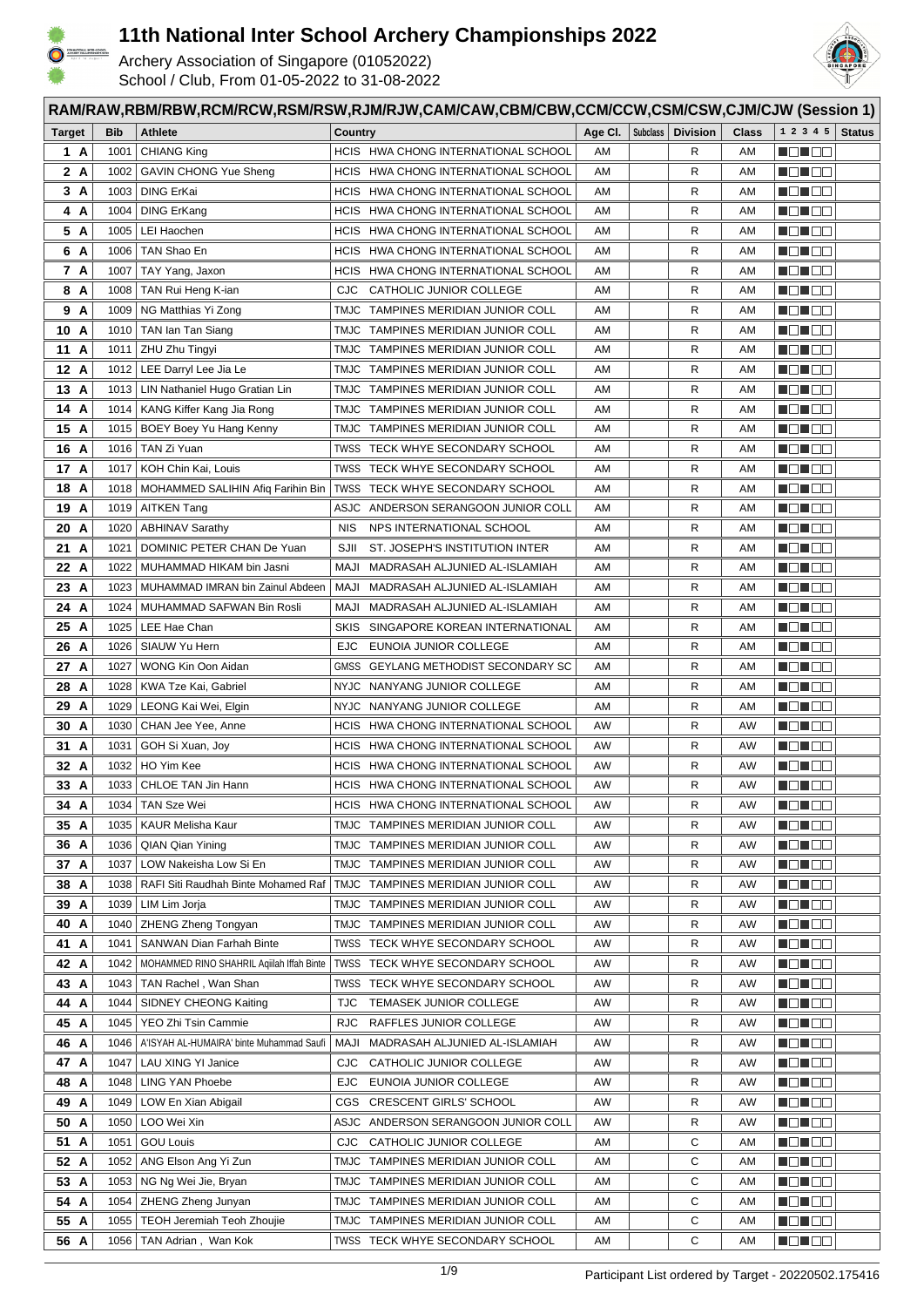



| RAM/RAW,RBM/RBW,RCM/RCW,RSM/RSW,RJM/RJW,CAM/CAW,CBM/CBW,CCM/CCW,CSM/CSW,CJM/CJW (Sessionid) |              |                                             |                                                                |                 |  |                     |                        |                     |               |
|---------------------------------------------------------------------------------------------|--------------|---------------------------------------------|----------------------------------------------------------------|-----------------|--|---------------------|------------------------|---------------------|---------------|
| <b>Target</b>                                                                               | <b>Bib</b>   | <b>Athlete</b>                              | Country                                                        | Age Cl. $\vert$ |  | Subclass   Division | <b>Class</b>           | 1 2 3 4 5           | <b>Status</b> |
| 57 A                                                                                        | 1057         | MD SUKHAIMI Muhammad Nasrul Hady Bin        | TWSS TECK WHYE SECONDARY SCHOOL                                | AM              |  | C                   | AM                     | n din Ele           |               |
| 58 A                                                                                        | 1058         | CHEW Hup Chong                              | TWSS TECK WHYE SECONDARY SCHOOL                                | AM              |  | С                   | AM                     | MONDO               |               |
| 59 A                                                                                        | 1059         | DANG En Qi, Lyss                            | TMJC TAMPINES MERIDIAN JUNIOR COLL                             | AW              |  | С                   | AW                     |                     |               |
| 60 A                                                                                        | 1060         | OON Tilly Yee Shan                          | TMJC TAMPINES MERIDIAN JUNIOR COLL                             | AW              |  | С                   | AW                     | N EN EE             |               |
| 61 A                                                                                        | 1061         | WAN NUR ZAFIRAH Binte Wan Zaini             | TMJC TAMPINES MERIDIAN JUNIOR COLL                             | AW              |  | С                   | AW                     | <u> Henric Bi</u>   |               |
| 62 A                                                                                        | 1062         | LEK Khai Shuen, Heidi                       | TMJC TAMPINES MERIDIAN JUNIOR COLL                             | AW              |  | C                   | AW                     | HE HE               |               |
| 63 A                                                                                        | 1063         | ZAHAZAD Nur Azalea Binte                    | TWSS TECK WHYE SECONDARY SCHOOL                                | AW              |  | С                   | AW                     | n din bin           |               |
| 64 A                                                                                        | 1064         | TEO Jesslyn, Wen Wen                        | TWSS TECK WHYE SECONDARY SCHOOL                                | AW              |  | С                   | AW                     | N DI DE             |               |
| 65 A                                                                                        | 1065         | <b>DENNIS LIAO Zhenjie</b>                  | JUNYUAN SECONDARY SCHOOL<br>JYSS                               | BM              |  | R                   | BM                     | HE EE               |               |
| 66 A                                                                                        | 1066         | ILHAM HAKIMI Bin Isa                        | JYSS<br>JUNYUAN SECONDARY SCHOOL                               | BM              |  | R                   | BM                     | Mala kata           |               |
| 67 A                                                                                        | 1067         | JOEL CHAN Zhuo En                           | JYSS   JUNYUAN SECONDARY SCHOOL                                | BM.             |  | R                   | BM                     | MEN DE              |               |
| 68 A                                                                                        | 1068         | LIM Kai Xuan                                | JYSS   JUNYUAN SECONDARY SCHOOL                                | BM.             |  | R                   | BM                     | MON OO              |               |
| 69 A                                                                                        | 1069         | LIM Song Yang                               | JYSS   JUNYUAN SECONDARY SCHOOL                                | BM              |  | R                   | <b>BM</b>              |                     |               |
| 70 A                                                                                        | 1070         | <b>ANDIN Risdany Yurisno</b>                | JYSS<br>JUNYUAN SECONDARY SCHOOL                               | BM              |  | R                   | ВM                     | Maria 1919          |               |
| 71 A                                                                                        | 1071         | DAVIAN SNG Joon Kai                         | JYSS   JUNYUAN SECONDARY SCHOOL                                | ВM              |  | R                   | ВM                     | Mana a              |               |
| 72 A                                                                                        | 1072         | KIM Hyun Joong, Lucas                       | JYSS JUNYUAN SECONDARY SCHOOL                                  | BM              |  | R                   | BM                     | MEN DE              |               |
| 73 A                                                                                        | 1073         | LOO Yan Yi                                  | JUNYUAN SECONDARY SCHOOL<br>JYSS                               | BM              |  | R                   | BM                     | MEN E E             |               |
| 74 A                                                                                        | 1074         | LUCAS LIM Wei Long                          | JYSS<br>JUNYUAN SECONDARY SCHOOL                               | BM.             |  | R                   | BM                     | MEN E E             |               |
| 75 A                                                                                        | 1075         | MOHAMED QAYYUM Bin Rosli                    | JYSS   JUNYUAN SECONDARY SCHOOL                                | ВM              |  | R                   | BM                     | MEN E E             |               |
| 76 A                                                                                        | 1076         | RYAN DERNIS NG Ding Sheng                   | JYSS   JUNYUAN SECONDARY SCHOOL                                | BM.             |  | R                   | BM                     | Malia de            |               |
| 77 A                                                                                        | 1077         | <b>THONG Jen Yung</b>                       | JYSS JUNYUAN SECONDARY SCHOOL                                  | <b>BM</b>       |  | R                   | BM                     | HE HE               |               |
| 78 A                                                                                        | 1078         | JAYDEN DANI CHEN Yi Heng                    | HCIS HWA CHONG INTERNATIONAL SCHOOL                            | BM              |  | R                   | BM                     | HE HE               |               |
| 79 A                                                                                        | 1079         | CHEW Yee Heng (Zhou Yiheng)                 | HCIS HWA CHONG INTERNATIONAL SCHOOL                            | ВM              |  | R                   | ВM                     | MON 80              |               |
| 80 A                                                                                        | 1080         | KOO Yi Hang Aden                            | HCIS HWA CHONG INTERNATIONAL SCHOOL                            | ВM              |  | R                   | BM                     | MON OO              |               |
| 81 A                                                                                        | 1081         | LAM Jirawat Jean-Kidd                       | HCIS HWA CHONG INTERNATIONAL SCHOOL                            | BM              |  | R                   | ВM                     | MEN E E             |               |
| 82 A                                                                                        | 1082         | LAU Zon Onn                                 | HCIS HWA CHONG INTERNATIONAL SCHOOL                            | BM              |  | R                   | BM                     | NG NGC              |               |
| 83 A                                                                                        | 1083         | TAY Xi Bob                                  | HCIS HWA CHONG INTERNATIONAL SCHOOL                            | BМ              |  | R                   | ВM                     | MO U O U            |               |
| 84 A                                                                                        | 1084         | SHERAB Alex Lobsang                         | HCIS HWA CHONG INTERNATIONAL SCHOOL                            | BM              |  | R                   | <b>BM</b>              | MON 80              |               |
| 85 A                                                                                        | 1085         | WONGTREENATRKOON Jirapas                    | HCIS HWA CHONG INTERNATIONAL SCHOOL                            | BM              |  | R                   | BM                     | MA NA T             |               |
| 86 A                                                                                        | 1086         | <b>MADSEN Marius</b>                        | MUHAMMADIYAH ISLAMIC COLLEGE<br>MIC                            | BM              |  | R                   | BM                     | HE HE               |               |
| 87 A                                                                                        | 1087         | CHAN Git haam radiant                       | MSHS MARIS STELLA HIGH SCHOOL                                  | ВM              |  | R                   | ВM                     | MEN E E             |               |
| 88 A                                                                                        | 1088         | <b>CHEN Kaiyuan</b>                         | MSHS MARIS STELLA HIGH SCHOOL                                  | ВM              |  | R                   | BM                     | <u> Hall a s</u>    |               |
| 89 A                                                                                        | 1089         | CHIA Seng hung                              | MSHS MARIS STELLA HIGH SCHOOL                                  | ВM              |  | R                   | <b>BM</b>              | N DI DE             |               |
| 90 A                                                                                        | 1090         | CHONG Kuan wei alphonsus                    | MSHS MARIS STELLA HIGH SCHOOL                                  | ВM              |  | R                   | BM                     |                     |               |
| 91 A                                                                                        | 1091         | CHOW Jun xian jaydon<br><b>CHUA Darrell</b> | MSHS MARIS STELLA HIGH SCHOOL                                  | ВM<br>ВM        |  | R                   | <b>BM</b><br><b>BM</b> | de de la<br>U DU DE |               |
| 92 A<br>93 A                                                                                | 1092<br>1093 | GEOW Jerome yi xuan                         | MSHS MARIS STELLA HIGH SCHOOL<br>MSHS MARIS STELLA HIGH SCHOOL | ВM              |  | R<br>R              | BM                     | NG NGC              |               |
| 94 A                                                                                        | 1094         | GOH Manfred jun le                          | MSHS MARIS STELLA HIGH SCHOOL                                  | ВM              |  | R                   | BM                     |                     |               |
| 95 A                                                                                        | 1095         | <b>GOH Justin</b>                           | MARIS STELLA HIGH SCHOOL<br>MSHS                               | ВM              |  | R                   | BM                     | NO HOO              |               |
| 96 A                                                                                        | 1096         | HOE Yan kai                                 | MARIS STELLA HIGH SCHOOL<br>MSHS                               | ВM              |  | R                   | <b>BM</b>              |                     |               |
| 97 A                                                                                        | 1097         | LEE Kevion tung yi                          | MARIS STELLA HIGH SCHOOL<br>MSHS                               | ВM              |  | R                   | BM                     | NO HEL              |               |
| 98 A                                                                                        | 1098         | OH Swee yong terence                        | MSHS MARIS STELLA HIGH SCHOOL                                  | ВM              |  | R                   | ВM                     | MEN EE              |               |
| 99 A                                                                                        | 1099         | ONG Yan Jun Ervin                           | MARIS STELLA HIGH SCHOOL<br>MSHS                               | ВM              |  | R                   | BM                     | <u> de la c</u>     |               |
| 100 A                                                                                       | 1100         | RAMACHANDRAN John-paul                      | MSHS MARIS STELLA HIGH SCHOOL                                  | ВM              |  | R                   | <b>BM</b>              |                     |               |
| 101 A                                                                                       | 1101         | SEAH Yu bin                                 | MSHS MARIS STELLA HIGH SCHOOL                                  | ВM              |  | R                   | BM                     | NG NG 20            |               |
| 102 A                                                                                       | 1102         | SOH Jarrett qing yang                       | MSHS MARIS STELLA HIGH SCHOOL                                  | ВM              |  | R                   | BM                     | 80 D D D            |               |
| 103 A                                                                                       | 1103         | TAI Oscar cheng hin                         | MSHS<br>MARIS STELLA HIGH SCHOOL                               | ВM              |  | R                   | BM                     | MEN EE              |               |
| 104 A                                                                                       | 1104         | TAN Zheng han                               | MARIS STELLA HIGH SCHOOL<br>MSHS                               | ВM              |  | R                   | BM                     | Mana a Sid          |               |
| 105 A                                                                                       | 1105         | TAN Aik hong                                | MARIS STELLA HIGH SCHOOL<br>MSHS                               | ВM              |  | R                   | BM                     | <b>NOTES</b>        |               |
| 106 A                                                                                       | 1106         | TAN Wei kiat dominic                        | MSHS MARIS STELLA HIGH SCHOOL                                  | ВM              |  | R                   | BM                     | Man ao              |               |
| 107 A                                                                                       | 1107         | TEH Jun hee                                 | MARIS STELLA HIGH SCHOOL<br>MSHS                               | ВM              |  | R                   | ВM                     | MEN EE              |               |
| 108 A                                                                                       | 1108         | <b>TEO Raphael</b>                          | MARIS STELLA HIGH SCHOOL<br>MSHS                               | ВM              |  | R                   | BM                     | 80 D D D            |               |
| 109 A                                                                                       | 1109         | TEO Ryger zhao xian                         | MARIS STELLA HIGH SCHOOL<br>MSHS                               | ВM              |  | R                   | BM                     | NG NGC              |               |
| 110 A                                                                                       | 1110         | WIRAWAN Nathaniel axel                      | MSHS MARIS STELLA HIGH SCHOOL                                  | ВM              |  | R                   | BM                     | NG NGC              |               |
| 111 A                                                                                       | 1111         | YEO Chun an jansen                          | <b>MSHS</b><br>MARIS STELLA HIGH SCHOOL                        | ВM              |  | R                   | BM                     | NG NGC              |               |
| 112 A                                                                                       | 1112         | LEE Aaron Joseph Kai Shing                  | AUSTRALIAN INTERNATIONAL SCHOO<br>AIS                          | ВM              |  | R                   | BM                     | MON OO              |               |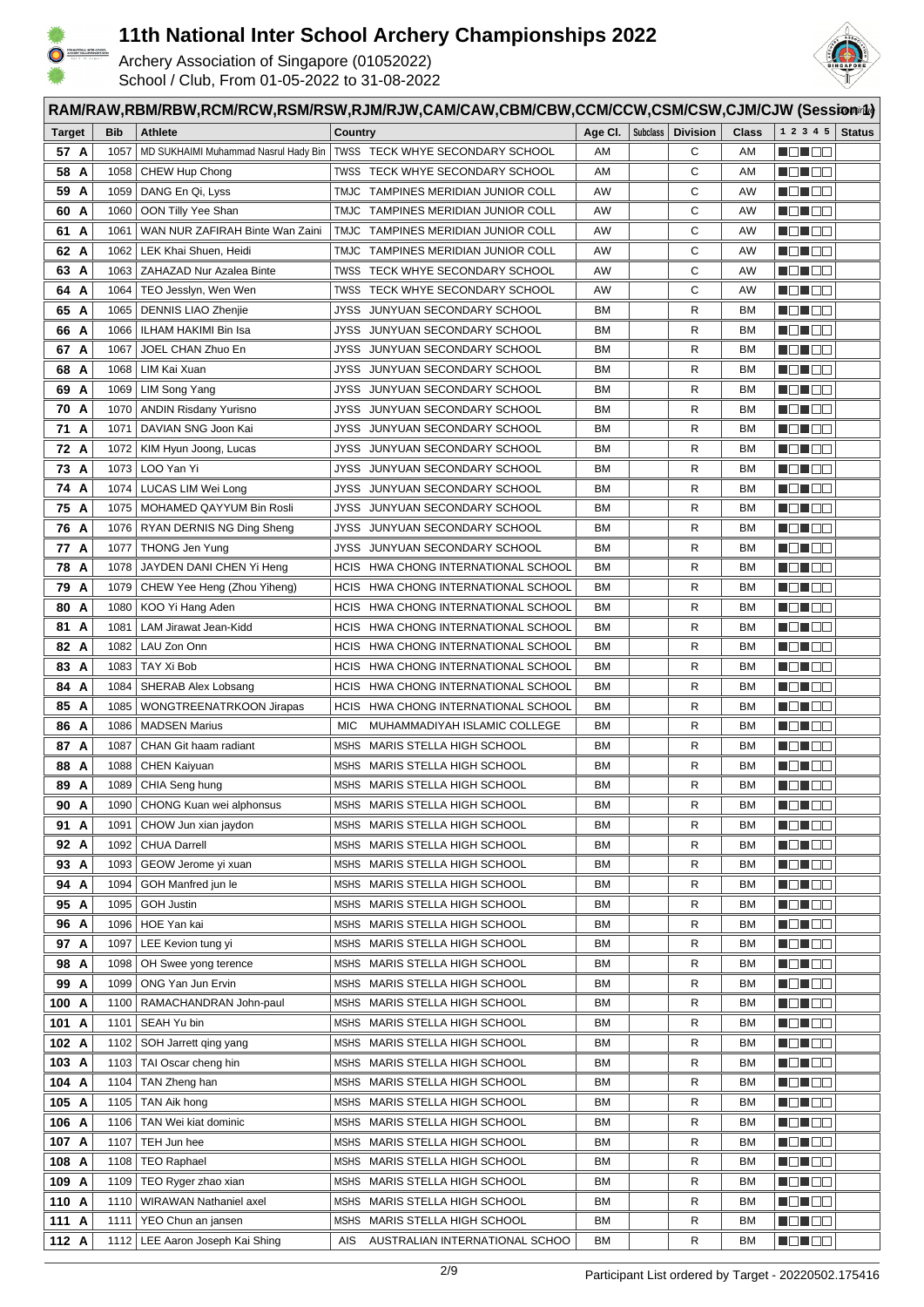

HTIB-SCHOOL<br>MOKSEMS 3222

# **11th National Inter School Archery Championships 2022**



|               | RAM/RAW,RBM/RBW,RCM/RCW,RSM/RSW,RJM/RJW,CAM/CAW,CBM/CBW,CCM/CCW,CSM/CSW,CJM/CJW (Sessionid) |            |                                         |                                                |           |          |                 |              |                   |               |
|---------------|---------------------------------------------------------------------------------------------|------------|-----------------------------------------|------------------------------------------------|-----------|----------|-----------------|--------------|-------------------|---------------|
| <b>Target</b> |                                                                                             | <b>Bib</b> | <b>Athlete</b>                          | Country                                        | Age CI.   | Subclass | <b>Division</b> | <b>Class</b> | 1 2 3 4 5         | <b>Status</b> |
| 113 A         |                                                                                             | 1113       | MOHAMMAD HASHRIN Agil Durratulhikmah    | YYSS YUYING SECONDARY SCHOOL                   | BM.       |          | R               | ВM           | MEN E E           |               |
| 114 A         |                                                                                             | 1114       | ANG Wei Lin, Patrick                    | TWSS TECK WHYE SECONDARY SCHOOL                | BM.       |          | R               | BM           |                   |               |
| 115 A         |                                                                                             | 1115       | TAN Yan Zhi, Galven                     | TWSS TECK WHYE SECONDARY SCHOOL                | BM.       |          | R               | BM           | e de la co        |               |
| 116 A         |                                                                                             | 1116       | HAW Wai Yi, Josh                        | TWSS TECK WHYE SECONDARY SCHOOL                | ВM        |          | R               | BM           | e de la co        |               |
| 117 A         |                                                                                             | 1117       | RAMDZAN Nor Hamizan Bin                 | TWSS TECK WHYE SECONDARY SCHOOL                | BM.       |          | R               | ВM           |                   |               |
| 118 A         |                                                                                             |            | 1118   MAK Ming Jie                     | BDVSS BEDOK VIEW SECONDARY SCHOOL              | ВM        |          | R               | ВM           | <u> Hell ee</u>   |               |
| 119 A         |                                                                                             | 1119       | WINSTON TAN Wen Ler                     | SSS<br>SERANGOON SECONDARY SCHOOL              | BM        |          | R               | BM           | MEN E E           |               |
| 120 A         |                                                                                             | 1120       | MIRZA bin Hasri                         | MAJI<br>MADRASAH ALJUNIED AL-ISLAMIAH          | BМ        |          | R               | ВM           | n din se          |               |
| 121 A         |                                                                                             | 1121       | MUHAMMAD MIRZA bin Haslan               | MAJI<br>MADRASAH ALJUNIED AL-ISLAMIAH          | BM.       |          | R               | ВM           | MEN E E           |               |
| 122 A         |                                                                                             | 1122       | AHMAD RAIYAN bin Roslan                 | MAJI<br>MADRASAH ALJUNIED AL-ISLAMIAH          | BM        |          | R               | BM           | <u> de la c</u>   |               |
| 123 A         |                                                                                             | 1123       | RIFQI MIRZA Bin Feros                   | MADRASAH ALJUNIED AL-ISLAMIAH<br>MAJI          | BM.       |          | R               | BM           | - 8 - 8 -         |               |
| 124 A         |                                                                                             | 1124       | FIRAS ALEEF bin Abdul Halim             | MAJI<br>MADRASAH ALJUNIED AL-ISLAMIAH          | BM.       |          | R               | BM           | _____             |               |
| 125 A         |                                                                                             | 1125       | MUHAMMAD AFIQ bin Roslan                | MAJI<br>MADRASAH ALJUNIED AL-ISLAMIAH          | ВM        |          | R               | ВM           | HEHEE             |               |
| 126 A         |                                                                                             | 1126       | <b>PIERRE TAY Lucas</b>                 | SJII<br>ST. JOSEPH'S INSTITUTION INTER         | ВM        |          | R               | BM           | MEN E E           |               |
| 127 A         |                                                                                             | 1127       | YIHANG DONG Benson                      | AIS<br>AUSTRALIAN INTERNATIONAL SCHOO          | BM        |          | R               | ВM           | MEN DE            |               |
| 128 A         |                                                                                             | 1128       | LIAN Peihao                             | SJII<br>ST. JOSEPH'S INSTITUTION INTER         | BМ        |          | R               | BM           | MO MO M           |               |
| 129 A         |                                                                                             | 1129       | <b>CUI Aaron</b>                        | <b>UWCSEA</b><br>UNITED WORLD COLLEGE OF SOUTH | ВM        |          | R               | BM           | MO MO M           |               |
| 130 A         |                                                                                             | 1130       | MOHAMAD HARITH MUQRI Bin Mohamad Zaifar | MAI<br>MADRASAH AL-ARABIAH AL-ISLAMIA          | BM.       |          | R               | BM           | MO MO W           |               |
| 131 A         |                                                                                             | 1131       | MUHAMMAD AFIQ HADI Putra Azhar          | MADRASAH AL-ARABIAH AL-ISLAMIA<br>MAI          | ВM        |          | R               | BM           | Malia di          |               |
| 132 A         |                                                                                             | 1132       | ASYRAAF SYAFAAT Bin Mohammad Nazri      | MAI<br>MADRASAH AL-ARABIAH AL-ISLAMIA          | ВM        |          | R               | BM           | HEL EE            |               |
| 133 A         |                                                                                             | 1133       | MUHAMMAD ASYRAF Bin Mohamad Azmi        | MAI<br>MADRASAH AL-ARABIAH AL-ISLAMIA          | ВM        |          | R               | ВM           | HD 88             |               |
| 134 A         |                                                                                             | 1134       | MUHAMMED SHAFIQ Bin Adnan               | MADRASAH AL-ARABIAH AL-ISLAMIA<br>MAI          | ВM        |          | R               | ВM           | MON 80            |               |
| 135 A         |                                                                                             | 1135       | SEOW Jin Jing Kyan                      | SCHOOL OF SCIENCE AND TECHNOLO<br>SST          | ВM        |          | R               | ВM           | <u> Helio So</u>  |               |
| 136 A         |                                                                                             | 1136       | LIM Yu Siong Davin                      | SCHOOL OF SCIENCE AND TECHNOLO<br>SST          | BM        |          | R               | ВM           | I EI EE           |               |
| 137 A         |                                                                                             | 1137       | <b>COLLINGS Ben</b>                     | DULWICH COLLEGE SINGAPORE<br><b>DCS</b>        | ВM        |          | R               | BM           | NG NGC            |               |
| 138 A         |                                                                                             | 1138       | TAN Jin Rui Isaac                       | NTSS NEW TOWN SECONDARY SCHOOL                 | BM        |          | R               | ВM           | MON 80            |               |
| 139 A         |                                                                                             | 1139       | CHE Jun Tong, Lucas                     | wss<br>WHITLEY SECONDARY SCHOOL                | ВM        |          | R               | BM           |                   |               |
| 140 A         |                                                                                             | 1140       | PEH Yun How Howard                      | CTSS<br>CLEMENTI TOWN SECONDARY SCHOOL         | BM.       |          | R               | BM           | HE 182            |               |
| 141 A         |                                                                                             | 1141       | CHANASUK Ramida                         | JYSS<br>JUNYUAN SECONDARY SCHOOL               | <b>BW</b> |          | R               | <b>BW</b>    | HO 100            |               |
| 142 A         |                                                                                             | 1142       | IFFAH ILYANA Binte Faizal Izany         | JYSS JUNYUAN SECONDARY SCHOOL                  | <b>BW</b> |          | R               | <b>BW</b>    | MEN E E           |               |
| 143 A         |                                                                                             |            | 1143   LEE Hui En Angel                 | JYSS JUNYUAN SECONDARY SCHOOL                  | <b>BW</b> |          | R               | <b>BW</b>    | <u> Helio Sin</u> |               |
| 144 A         |                                                                                             | 1144       | SHERYL TAN Zhi En                       | JUNYUAN SECONDARY SCHOOL<br>JYSS               | <b>BW</b> |          | R               | <b>BW</b>    | HE HE             |               |
| 145 A         |                                                                                             |            | 1145   TAN Gek Xuan, Sheryl             | JYSS JUNYUAN SECONDARY SCHOOL                  | <b>BW</b> |          | R               | <b>BW</b>    | MEN EE            |               |
| 146 A         |                                                                                             | 1146       | AMIRAH QISTINA Binte Shamsuri           | JYSS JUNYUAN SECONDARY SCHOOL                  | BW        |          | R               | <b>BW</b>    | NO NOO            |               |
| 147 A         |                                                                                             | 1147       | GOH Jermyn                              | JYSS JUNYUAN SECONDARY SCHOOL                  | BW        |          | R               | <b>BW</b>    |                   |               |
| 148 A         |                                                                                             | 1148       | KOU Yong Yu, Rochelle                   | JYSS JUNYUAN SECONDARY SCHOOL                  | BW        |          | R               | BW           | MO HOO            |               |
| 149 A         |                                                                                             | 1149       | TAY Jing Hui                            | JYSS JUNYUAN SECONDARY SCHOOL                  | BW        |          | R               | <b>BW</b>    | n din Ele         |               |
| 150 A         |                                                                                             | 1150       | HOU Sandara Kyrei Tee                   | HCIS HWA CHONG INTERNATIONAL SCHOOL            | BW        |          | R               | <b>BW</b>    | <b>NOTOD</b>      |               |
| 151 A         |                                                                                             | 1151       | <b>IRAWADY</b> Ivana                    | HCIS HWA CHONG INTERNATIONAL SCHOOL            | BW        |          | R               | <b>BW</b>    | MONDO             |               |
| 152 A         |                                                                                             | 1152       | LUO Zhixuan                             | HCIS HWA CHONG INTERNATIONAL SCHOOL            | <b>BW</b> |          | R               | <b>BW</b>    | <b>MONDO</b>      |               |
| 153 A         |                                                                                             | 1153       | <b>JOYCELINE Narceylia</b>              | HCIS HWA CHONG INTERNATIONAL SCHOOL            | BW        |          | R               | <b>BW</b>    | <u> Ngji be</u>   |               |
| 154 A         |                                                                                             | 1154       | FAITH NG En Chih                        | HCIS HWA CHONG INTERNATIONAL SCHOOL            | BW        |          | R               | <b>BW</b>    | MONDO             |               |
| 155 A         |                                                                                             | 1155       | ONG Natasha Agam                        | HCIS HWA CHONG INTERNATIONAL SCHOOL            | BW        |          | R               | <b>BW</b>    |                   |               |
| 156 A         |                                                                                             | 1156       | <b>WANG Chuhan</b>                      | HCIS HWA CHONG INTERNATIONAL SCHOOL            | ВW        |          | R               | BW           | - 10 - 10 - 11    |               |
| 157 A         |                                                                                             | 1157       | WEE KE Xuan Kate                        | HCIS HWA CHONG INTERNATIONAL SCHOOL            | BW        |          | R               | BW           | Mana a Ba         |               |
| 158 A         |                                                                                             | 1158       | SAMANTHA WOON Sze-En                    | HCIS HWA CHONG INTERNATIONAL SCHOOL            | BW        |          | R               | BW           | MON OC            |               |
| 159 A         |                                                                                             |            | 1159   LEE Ci En                        | CGSS CEDAR GIRLS' SECONDARY SCHOOL             | BW        |          | R               | <b>BW</b>    | MON 88            |               |
| 160 A         |                                                                                             |            | 1160   KUCHENBUCH Natalya               | <b>IFS</b><br>LYCEE FRANCAIS DE SINGAPOUR      | <b>BW</b> |          | R               | BW           | MON 88            |               |
| 161 A         |                                                                                             | 1161       | FEISAL Sara Falise binte Muhammad       | TWSS TECK WHYE SECONDARY SCHOOL                | BW        |          | R               | <b>BW</b>    | MO MOO            |               |
| 162 A         |                                                                                             | 1162       | GANESHAN Shrika Rajesh                  | TWSS TECK WHYE SECONDARY SCHOOL                | BW        |          | R               | <b>BW</b>    | MON 88            |               |
| 163 A         |                                                                                             |            | 1163   LOW Le En                        | TWSS TECK WHYE SECONDARY SCHOOL                | BW        |          | R               | <b>BW</b>    | MON 88            |               |
| 164 A         |                                                                                             | 1164       | ROCHELLE Cherie Leonie Tan              | HIHS HOLY INNOCENTS' HIGH SCHOOL               | ВW        |          | R               | BW           | MEN E E           |               |
| 165 A         |                                                                                             |            | 1165   LIEW Xin Yu                      | GESS GAN ENG SENG SCHOOL                       | <b>BW</b> |          | R               | <b>BW</b>    | Ma Mac            |               |
| 166 A         |                                                                                             | 1166       | CHONG Ning En                           | TSS<br>TEMASEK SECONDARY SCHOOL                | BW        |          | R               | BW           | MO HOO            |               |
| 167 A         |                                                                                             | 1167       | RAYYANATHUL AALIA Mohamed Khaleel       | MADRASAH ALJUNIED AL-ISLAMIAH<br>MAJI          | BW        |          | R               | <b>BW</b>    | ME NOG            |               |
| 168 A         |                                                                                             |            | 1168   SOFEA BALQIS Binte Sudin         | MAJI MADRASAH ALJUNIED AL-ISLAMIAH             | ВW        |          | R               | <b>BW</b>    | NG NG 2           |               |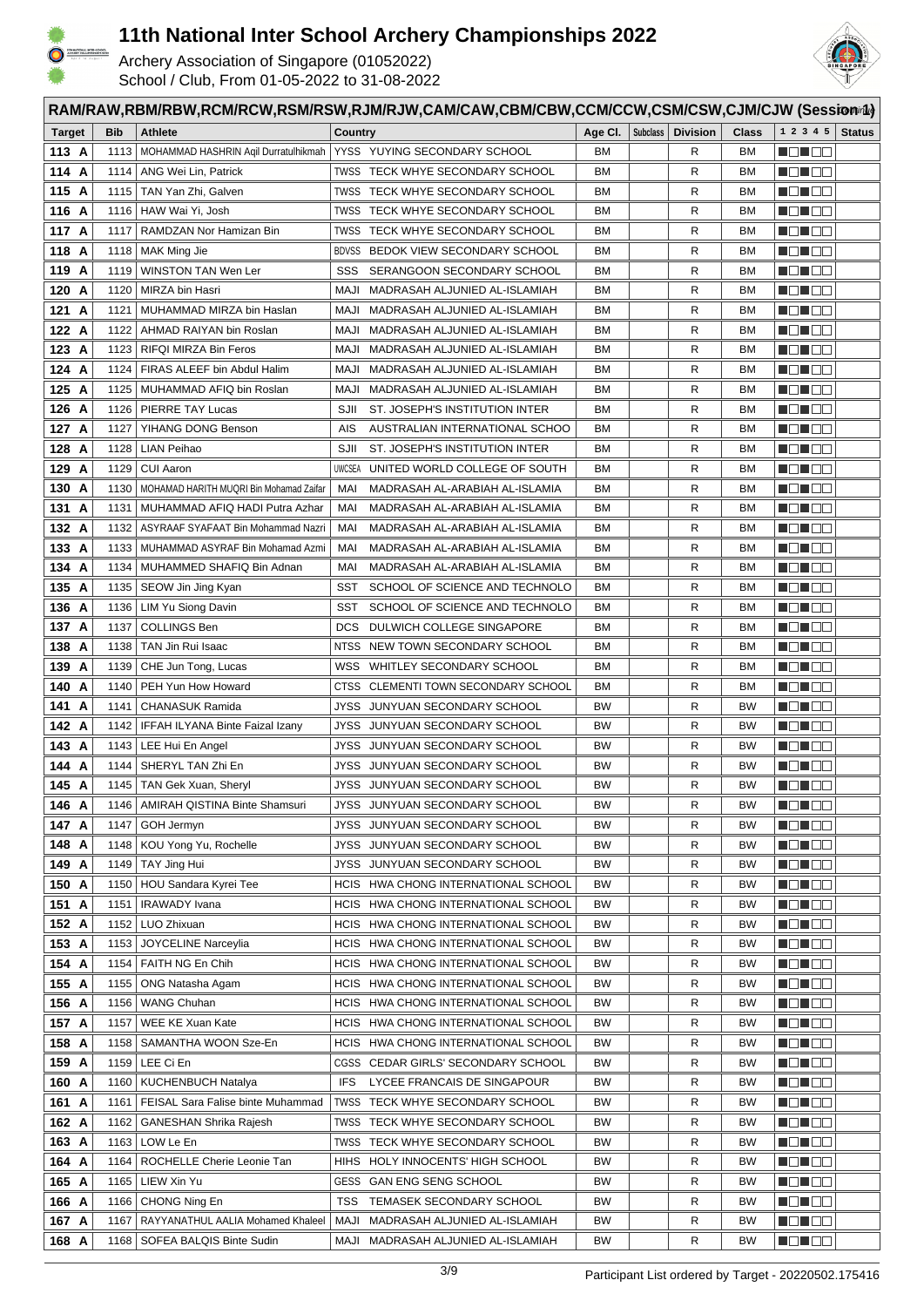



|                | RAM/RAW,RBM/RBW,RCM/RCW,RSM/RSW,RJM/RJW,CAM/CAW,CBM/CBW,CCM/CCW,CSM/CSW,CJM/CJW (Session/4) |                                           |                                                                    |           |          |                 |                        |                      |               |  |
|----------------|---------------------------------------------------------------------------------------------|-------------------------------------------|--------------------------------------------------------------------|-----------|----------|-----------------|------------------------|----------------------|---------------|--|
| <b>Target</b>  | <b>Bib</b>                                                                                  | <b>Athlete</b>                            | Country                                                            | Age Cl.   | Subclass | <b>Division</b> | <b>Class</b>           | 1 2 3 4 5            | <b>Status</b> |  |
| 169 A          | 1169                                                                                        | AFIFAH Binte Abdul Rahman                 | MAJI MADRASAH ALJUNIED AL-ISLAMIAH                                 | <b>BW</b> |          | R               | <b>BW</b>              | n Ein Ein            |               |  |
| 170 A          |                                                                                             | 1170   SAFFANAH Athiyyah Muttaqien        | MAJI<br>MADRASAH ALJUNIED AL-ISLAMIAH                              | <b>BW</b> |          | R               | BW                     |                      |               |  |
| 171 A          | 1171                                                                                        | <b>AGARWAL Aarna</b>                      | SAS<br>SINGAPORE AMERICAN SCHOOL                                   | <b>BW</b> |          | R               | <b>BW</b>              | <u> Hendrich Sta</u> |               |  |
| 172 A          | 1172                                                                                        | <b>CHOO BOON SUAN Celestine</b>           | <b>RGS</b><br>RAFFLES GIRLS SCHOOL                                 | <b>BW</b> |          | R               | BW                     | NG NG 19             |               |  |
| 173 A          | 1173                                                                                        | XIAO Yaxin                                | <b>TANGLIN TRUST SCHOOL</b><br>TTS                                 | <b>BW</b> |          | R               | BW                     | HD 88                |               |  |
| 174 A          | 1174                                                                                        | AISHA HUMAIRAH Mohd Kamal Ariffin         | MADRASAH AL-ARABIAH AL-ISLAMIA<br>MAI                              | <b>BW</b> |          | R               | <b>BW</b>              | <u> Hellee</u>       |               |  |
| 175 A          | 1175                                                                                        | HANNAH' HADIRAH Binte Muhamed Hafez       | MADRASAH AL-ARABIAH AL-ISLAMIA<br>MAI                              | <b>BW</b> |          | R               | <b>BW</b>              | N DI BE              |               |  |
| 176 A          | 1176                                                                                        | NAURATUL INSYIRAH Binte Zulkarnain        | MAI<br>MADRASAH AL-ARABIAH AL-ISLAMIA                              | <b>BW</b> |          | R               | BW                     | - 8 - 8 -            |               |  |
| 177 A          | 1177                                                                                        | NOR HANISAH MUSFIRAH Binte Mohamad Zaifar | MAI<br>MADRASAH AL-ARABIAH AL-ISLAMIA                              | <b>BW</b> |          | R               | <b>BW</b>              | MEN E E              |               |  |
| 178 A          | 1178                                                                                        | NURUL ATIQAH Binte Mohammed Khalid        | MAI<br>MADRASAH AL-ARABIAH AL-ISLAMIA                              | <b>BW</b> |          | R               | <b>BW</b>              | <u> de la c</u>      |               |  |
| 179 A          | 1179                                                                                        | SHATRAH AL'HUSNA Binte Mohammad Ali       | MAI<br>MADRASAH AL-ARABIAH AL-ISLAMIA                              | <b>BW</b> |          | R               | <b>BW</b>              | Martin Bill          |               |  |
| 180 A          | 1180                                                                                        | TAN Yi Xuan Heidi                         | GESS<br><b>GAN ENG SENG SCHOOL</b>                                 | <b>BW</b> |          | R               | BW                     |                      |               |  |
| 181 A          | 1181                                                                                        | POON Yan Thung, Charlene                  | ZHSS<br>ZHONG HUA SECONDARY SCHOOL                                 | <b>BW</b> |          | R               | BW                     | H 8 8 8 8            |               |  |
| 182 A          | 1182                                                                                        | LOOI Shin, Clare                          | <b>PHS</b><br>PRESBYTERIAN HIGH SCHOOL                             | <b>BW</b> |          | R               | <b>BW</b>              | N EN SE              |               |  |
| 183 A          | 1183                                                                                        | AIN Nikita                                | ST.ANTHONY'S CANOSSIAN SEC SCH<br>SACSS                            | <b>BW</b> |          | R               | BW                     | n din se             |               |  |
| 184 A          | 1184                                                                                        | CASTOR LEE Kooi Han                       | JYSS<br>JUNYUAN SECONDARY SCHOOL                                   | ВM        |          | С               | BM                     | U 80 80              |               |  |
| 185 A          | 1185                                                                                        | <b>GERALD Lee</b>                         | JYSS<br>JUNYUAN SECONDARY SCHOOL                                   | ВM        |          | С               | BM                     | MEN E E              |               |  |
| 186 A          | 1186                                                                                        | MOHAMAD ILHANZ Bin Mohamad Noor           | JYSS JUNYUAN SECONDARY SCHOOL                                      | ВM        |          | С               | BM                     | MEN E E              |               |  |
| 187 A          | 1187                                                                                        | JADEN PEH Cheng En                        | JYSS JUNYUAN SECONDARY SCHOOL                                      | BM        |          | С               | BM                     | MEN E E              |               |  |
| 188 A          | 1188                                                                                        | <b>GUAN Weiye</b>                         | JYSS   JUNYUAN SECONDARY SCHOOL                                    | ВM        |          | С               | BM                     | HEHEE                |               |  |
| 189 A          | 1189                                                                                        | JOSH TOH Jun En                           | JYSS JUNYUAN SECONDARY SCHOOL                                      | BM        |          | С               | BM                     | HE HE                |               |  |
| 190 A          | 1190                                                                                        | JOSHUA YEO Zhi Herng                      | JYSS JUNYUAN SECONDARY SCHOOL                                      | <b>BM</b> |          | С               | <b>BM</b>              | MON OO               |               |  |
| 191 A          | 1191                                                                                        | SIM Wenfu, Sam                            | JYSS JUNYUAN SECONDARY SCHOOL                                      | BM        |          | С               | <b>BM</b>              | MEN E E              |               |  |
| 192 A          | 1192                                                                                        | CHUA Bing rui                             | MARIS STELLA HIGH SCHOOL<br>MSHS                                   | ВM        |          | С               | BM                     | MENTE E              |               |  |
| 193 A          | 1193                                                                                        | KHUA Ting hian                            | MSHS MARIS STELLA HIGH SCHOOL                                      | BM        |          | С               | BM                     | MEN E E              |               |  |
| 194 A          | 1194                                                                                        | TAN Shean yik                             | MSHS MARIS STELLA HIGH SCHOOL                                      | <b>BM</b> |          | С               | <b>BM</b>              | MON OO               |               |  |
| 195 A          | 1195                                                                                        | TAN Kai hong nigel                        | MSHS MARIS STELLA HIGH SCHOOL                                      | BM        |          | С               | BM                     | U 80                 |               |  |
| 196 A          | 1196                                                                                        | YAP Max jin lun                           | MSHS MARIS STELLA HIGH SCHOOL                                      | BМ        |          | С               | BM                     | HE 192               |               |  |
| 197 A          | 1197                                                                                        | <b>SAM Ethan</b>                          | BMSS BUKIT MERAH SECONDARY SCHOOL                                  | BМ        |          | С               | BM                     | HE 192               |               |  |
| 198 A          | 1198                                                                                        | KHOO Jia Xiang                            | TWSS TECK WHYE SECONDARY SCHOOL                                    | <b>BM</b> |          | С               | <b>BM</b>              | N O H O O            |               |  |
| 199 A          | 1199                                                                                        | SIM Xavier, Kai Hing                      | TWSS TECK WHYE SECONDARY SCHOOL                                    | BM        |          | С               | <b>BM</b>              | <u> Helio So</u>     |               |  |
| 200 A          | 1200                                                                                        | TEO Zhi Xiong, Zavier                     | TECK WHYE SECONDARY SCHOOL<br>TWSS                                 | ВM        |          | С               | <b>BM</b>              | HE 195               |               |  |
| 201 A          |                                                                                             | 1201   HAYLEY CHUA Jing En                | JYSS JUNYUAN SECONDARY SCHOOL                                      | <b>BW</b> |          | С               | <b>BW</b>              | <u> Henri Bi</u>     |               |  |
| 202 A          | 1202                                                                                        | NUR SYAKIRAH Binte Mohamad Nor            | JYSS JUNYUAN SECONDARY SCHOOL                                      | BW        |          | С               | <b>BW</b>              | NO NO D              |               |  |
| 203 A          | 1203                                                                                        | SABAAH Ahmed Awan                         | JYSS JUNYUAN SECONDARY SCHOOL                                      | BW        |          | С               | BW                     |                      |               |  |
| 204 A          | 1204                                                                                        | CHIANG Zhi Lin                            | JYSS JUNYUAN SECONDARY SCHOOL                                      | BW        |          | С               | BW                     | N BING BI            |               |  |
| 205 A          | 1205                                                                                        | LIM Yun Jia Fidesia                       | JYSS JUNYUAN SECONDARY SCHOOL                                      | BW        |          | С               | <b>BW</b>              |                      |               |  |
| 206 A          | 1206<br>1207                                                                                | REIA Tan<br><b>THIRI Swe</b>              | JYSS JUNYUAN SECONDARY SCHOOL                                      | BW<br>BW  |          | С<br>С          | <b>BW</b><br><b>BW</b> | <b>NOTOS</b>         |               |  |
| 207 A          |                                                                                             | LOW Wan Qi, Jeannice                      | JYSS JUNYUAN SECONDARY SCHOOL                                      |           |          | С               | <b>BW</b>              | NO HEL               |               |  |
| 208 A<br>209 A | 1208<br>1209                                                                                | TOH Shermaine, XinYing                    | TWSS TECK WHYE SECONDARY SCHOOL<br>TWSS TECK WHYE SECONDARY SCHOOL | BW<br>BW  |          | С               | BW                     |                      |               |  |
| 210 A          | 1210                                                                                        | LOW En Qi, Eunice                         | TWSS TECK WHYE SECONDARY SCHOOL                                    | BW        |          | С               | <b>BW</b>              | NO HOO               |               |  |
| 211 A          | 1211                                                                                        | LIM Sebrina                               | NUSHS NUS HIGH SCHOOL OF MATH AND SC                               | BW        |          | С               | BW                     | 80 OC                |               |  |
| 212 A          | 1212                                                                                        | KIRAN CHUA Yu Jieh                        | JYSS JUNYUAN SECONDARY SCHOOL                                      | СM        |          | R               | СM                     | NG NGC               |               |  |
| 213 A          | 1213                                                                                        | SHAUN PEK Chun See                        | JYSS JUNYUAN SECONDARY SCHOOL                                      | СM        |          | R               | СM                     | MO MOR               |               |  |
| 214 A          | 1214                                                                                        | SIM Hong Rui                              | JYSS JUNYUAN SECONDARY SCHOOL                                      | СM        |          | R               | <b>CM</b>              | MEN E E              |               |  |
| 215 A          | 1215                                                                                        | <b>IMAAN Hussain</b>                      | JYSS JUNYUAN SECONDARY SCHOOL                                      | <b>CM</b> |          | R               | <b>CM</b>              | Manae                |               |  |
| 216 A          |                                                                                             | 1216   MUHAMMAD NABIL Bin Abdul Rahman    | JYSS JUNYUAN SECONDARY SCHOOL                                      | <b>CM</b> |          | R               | СM                     | MON 88               |               |  |
| 217 A          | 1217                                                                                        | LEUNG Yen Heng, Mathew                    | JYSS   JUNYUAN SECONDARY SCHOOL                                    | CМ        |          | R               | СM                     | Mana a Si            |               |  |
| 218 A          |                                                                                             | 1218   POK Jian Feng, Josiah              | JYSS JUNYUAN SECONDARY SCHOOL                                      | <b>CM</b> |          | R               | СM                     | MO HOL               |               |  |
| 219 A          |                                                                                             | 1219   LOW Zao Way (Liu Zhaowei)          | JYSS JUNYUAN SECONDARY SCHOOL                                      | <b>CM</b> |          | R               | CМ                     | Ma Male              |               |  |
| 220 A          | 1220                                                                                        | <b>CHIANG Le</b>                          | HCIS HWA CHONG INTERNATIONAL SCHOOL                                | <b>CM</b> |          | R               | CМ                     | MEN E E              |               |  |
| 221 A          | 1221                                                                                        | LEONG Tze Hun                             | HCIS HWA CHONG INTERNATIONAL SCHOOL                                | СM        |          | R               | <b>CM</b>              | MO MOO               |               |  |
| 222 A          | 1222                                                                                        | EVAN SEAH khai Shiong (Xu Kaixiang)       | HCIS HWA CHONG INTERNATIONAL SCHOOL                                | СM        |          | R               | <b>CM</b>              | N O N O O            |               |  |
| 223 A          | 1223                                                                                        | SU Jun Zhe, Louis                         | HCIS HWA CHONG INTERNATIONAL SCHOOL                                | СM        |          | R               | <b>CM</b>              | ME NO SI             |               |  |
| 224 A          | 1224                                                                                        | JONATHAN TAN Cheng Loon (Chen Zheng Lun)  | HCIS HWA CHONG INTERNATIONAL SCHOOL                                | СM        |          | R               | СM                     | MON 80               |               |  |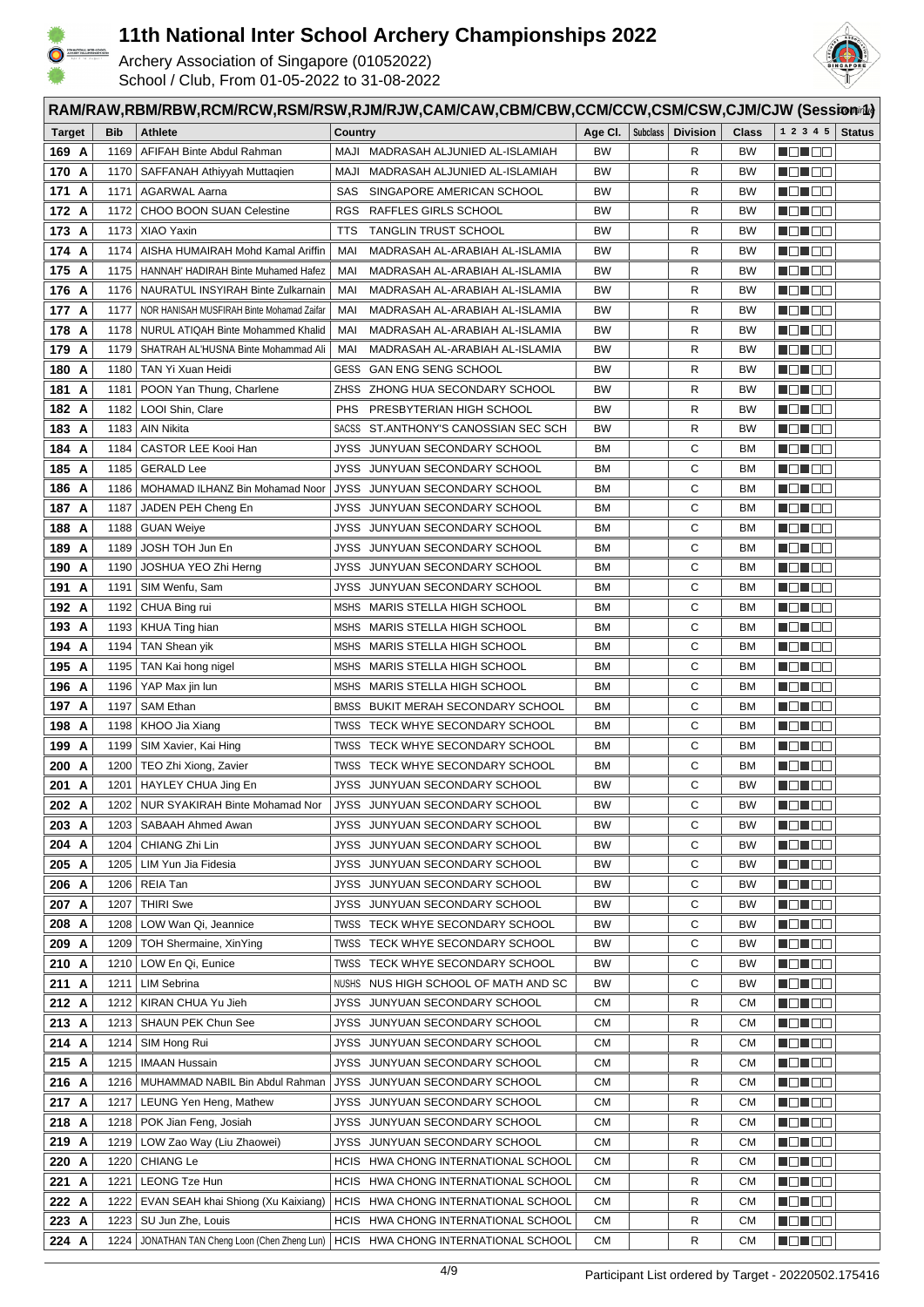



|                | RAM/RAW,RBM/RBW,RCM/RCW,RSM/RSW,RJM/RJW,CAM/CAW,CBM/CBW,CCM/CCW,CSM/CSW,CJM/CJW (Sessionid) |              |                                          |                                                              |           |          |                 |                        |                              |               |
|----------------|---------------------------------------------------------------------------------------------|--------------|------------------------------------------|--------------------------------------------------------------|-----------|----------|-----------------|------------------------|------------------------------|---------------|
| <b>Target</b>  |                                                                                             | <b>Bib</b>   | <b>Athlete</b>                           | Country                                                      | Age CI.   | Subclass | <b>Division</b> | <b>Class</b>           | 1 2 3 4 5                    | <b>Status</b> |
| 225 A          |                                                                                             | 1225         | TAY Rong Han Timothy (Zheng Rongha       | HCIS HWA CHONG INTERNATIONAL SCHOOL                          | СM        |          | R               | СM                     | N DI BE                      |               |
| 226 A          |                                                                                             | 1226         | JORDAN ZHENG Hao Tian                    | HCIS HWA CHONG INTERNATIONAL SCHOOL                          | CМ        |          | R               | CМ                     | <u> Hans B</u>               |               |
| 227 A          |                                                                                             | 1227         | VENGADESH Hari s/o Ganasha Kumar         | RAFFLES INSITUTION<br>RI                                     | CМ        |          | R               | <b>CM</b>              | N DI BE                      |               |
| 228 A          |                                                                                             | 1228         | CHAN Hao yu                              | <b>MSHS</b><br>MARIS STELLA HIGH SCHOOL                      | СM        |          | R               | CМ                     | <u> Henri Bi</u>             |               |
| 229 A          |                                                                                             | 1229         | CHIA Zhen teng                           | MSHS MARIS STELLA HIGH SCHOOL                                | CМ        |          | R               | CМ                     |                              |               |
| 230 A          |                                                                                             | 1230         | <b>CHONG Javier</b>                      | MSHS MARIS STELLA HIGH SCHOOL                                | СM        |          | R               | <b>CM</b>              | <u> Hellie e</u>             |               |
| 231 A          |                                                                                             | 1231         | CHOW Wei heng                            | MSHS MARIS STELLA HIGH SCHOOL                                | СM        |          | R               | <b>CM</b>              | <u> Hender</u>               |               |
| 232 A          |                                                                                             | 1232         | CHUA Chester zheng rong                  | MSHS MARIS STELLA HIGH SCHOOL                                | СM        |          | R               | CМ                     | HE EE                        |               |
| 233 A          |                                                                                             | 1233         | <b>GOH Colin</b>                         | MSHS MARIS STELLA HIGH SCHOOL                                | CМ        |          | R               | CМ                     |                              |               |
| 234 A          |                                                                                             | 1234         | HSU Jon shun jonathan                    | MSHS MARIS STELLA HIGH SCHOOL                                | CМ        |          | R               | <b>CM</b>              | <u> de la c</u>              |               |
| 235 A          |                                                                                             | 1235         | KONG Yuen teng joseph                    | MSHS MARIS STELLA HIGH SCHOOL                                | <b>CM</b> |          | R               | <b>CM</b>              | MON OO                       |               |
| 236 A          |                                                                                             | 1236         | LEE Joshua lejie                         | MSHS MARIS STELLA HIGH SCHOOL                                | CМ        |          | R               | CМ                     |                              |               |
| 237 A          |                                                                                             | 1237         | LEONG En rui zachary                     | MSHS MARIS STELLA HIGH SCHOOL                                | СM        |          | R               | <b>CM</b>              | MEN DE                       |               |
| 238 A          |                                                                                             | 1238         | LIEW Matthias kiement yu jie             | MSHS MARIS STELLA HIGH SCHOOL                                | СM        |          | R               | <b>CM</b>              | Maria 1919                   |               |
| 239 A          |                                                                                             | 1239         | LIM Cayden rui yang                      | MSHS MARIS STELLA HIGH SCHOOL                                | СM        |          | R               | <b>CM</b>              | Ma Maa                       |               |
| 240 A          |                                                                                             | 1240         | LIM Jun heng, jonas                      | MSHS MARIS STELLA HIGH SCHOOL                                | CМ        |          | R               | CМ                     | MEN E E                      |               |
| 241 A          |                                                                                             | 1241         | LIUKARTONO Wilber zong xun               | MSHS MARIS STELLA HIGH SCHOOL                                | CМ        |          | R               | CМ                     | MEN E E                      |               |
| 242 A          |                                                                                             | 1242         | LOH Joshua wai shing                     | MSHS MARIS STELLA HIGH SCHOOL                                | CМ        |          | R               | CМ                     | MEN E E                      |               |
| 243 A          |                                                                                             | 1243         | LOH Kai shuo nathanael                   | MSHS MARIS STELLA HIGH SCHOOL                                | CМ        |          | R               | CМ                     | Mal do                       |               |
| 244 A          |                                                                                             | 1244         | LUO Jun cheng                            | MSHS MARIS STELLA HIGH SCHOOL                                | CМ        |          | R               | CМ                     | HE EE                        |               |
| 245 A          |                                                                                             | 1245         | ONG Kiat heng, ryan                      | MSHS MARIS STELLA HIGH SCHOOL                                | CМ        |          | R               | CМ                     | HE HE                        |               |
| 246 A          |                                                                                             | 1246         | ONG Kim boon justin                      | MSHS MARIS STELLA HIGH SCHOOL                                | СM        |          | R               | <b>CM</b>              | MON 80                       |               |
| 247 A          |                                                                                             | 1247         | SHEN Li de                               | MSHS MARIS STELLA HIGH SCHOOL                                | СM        |          | R               | <b>CM</b>              | MON OO                       |               |
| 248 A          |                                                                                             | 1248         | SIM Kek hwee                             | MARIS STELLA HIGH SCHOOL<br>MSHS                             | СM        |          | R               | <b>CM</b>              | 1 8 8 9                      |               |
| 249            | A                                                                                           | 1249         | TAN Cayden emanuel kai jie               | MSHS MARIS STELLA HIGH SCHOOL                                | CМ        |          | R               | CМ                     | MON 80                       |               |
| 250 A          |                                                                                             | 1250         | THOO Ethan yifan                         | MSHS MARIS STELLA HIGH SCHOOL                                | СM        |          | R               | <b>CM</b>              | MON OO                       |               |
| 251 A          |                                                                                             | 1251         | <b>WANG Ruixuan</b>                      | MSHS MARIS STELLA HIGH SCHOOL                                | CМ        |          | R               | <b>CM</b>              | NO HOO                       |               |
| 252 A          |                                                                                             | 1252         | WONG Wes zi yu                           | MSHS MARIS STELLA HIGH SCHOOL                                | СM        |          | R               | CМ                     | HE 182                       |               |
| 253 A          |                                                                                             | 1253         | YANG Ming yu                             | MSHS MARIS STELLA HIGH SCHOOL                                | СM        |          | R               | CМ                     | HO 100                       |               |
| 254 A<br>255 A |                                                                                             | 1254<br>1255 | <b>ZHANG Mingze</b><br>RHYS Loh          | MSHS MARIS STELLA HIGH SCHOOL<br>BEDOK VIEW SECONDARY SCHOOL | СM<br>СM  |          | R<br>R          | <b>CM</b><br><b>CM</b> | MEN E E                      |               |
| 256 A          |                                                                                             | 1256         | PUTRA AZHAR Muhammad Mika Haziq          | <b>BKVSS</b><br>EFSS<br>EDGE FIELD SECONDARY SCHOOL          | СM        |          | R               | <b>CM</b>              | <u> Hall a Bi</u><br>1 8 8 9 |               |
| 257 A          |                                                                                             | 1257         | SALAHUDEEN Sheik Hussein                 | DSS DUNMAN SECONDARY SCHOOL                                  | CМ        |          | R               | <b>CM</b>              | MEN EE                       |               |
| 258 A          |                                                                                             | 1258         | OLIVER YEOW Zi Lok                       | NUSHS NUS HIGH SCHOOL OF MATH AND SC                         | CМ        |          | R               | СM                     | NO NOO                       |               |
| 259 A          |                                                                                             | 1259         | LEE Jun Leng Wayne                       | <b>VICTORIA SCHOOL</b><br>vs                                 | CМ        |          | R               | CМ                     |                              |               |
| 260 A          |                                                                                             | 1260         | JOSH LONG Zheng Yi                       | ARCHERY CLUB OF SINGAPORE<br>ACS                             | СM        |          | R               | CМ                     | ng ng m                      |               |
| 261 A          |                                                                                             | 1261         | <b>CHEN Yuxi</b>                         | PEI HWA SECONDARY SCHOOL<br><b>PHSS</b>                      | CМ        |          | R               | CМ                     | <u> Neilleis</u>             |               |
| 262 A          |                                                                                             | 1262         | HENDRA SYAHMI Bin Haslisham              | MADRASAH ALJUNIED AL-ISLAMIAH<br>MAJI                        | СM        |          | R               | <b>CM</b>              | NO HOO                       |               |
| 263 A          |                                                                                             | 1263         | MOHAMMED IKRIMAH Bin Mohammed Salehin    | MADRASAH ALJUNIED AL-ISLAMIAH<br>MAJI                        | СM        |          | R               | <b>CM</b>              | <u> Nasara</u>               |               |
| 264 A          |                                                                                             | 1264         | <b>TUFEIL Hussain Zubair</b>             | MAJI<br>MADRASAH ALJUNIED AL-ISLAMIAH                        | СM        |          | R               | CМ                     | <u> Heilich</u>              |               |
| 265 A          |                                                                                             | 1265         | ISHAQ PATEL Bin Muhammad Patel           | <b>MAJI</b><br>MADRASAH ALJUNIED AL-ISLAMIAH                 | CМ        |          | R               | CМ                     |                              |               |
| 266 A          |                                                                                             | 1266         | SHIN Jun Woo                             | UNITED WORLD COLLEGE OF SOUTH<br>UWCSEA                      | CМ        |          | R               | CМ                     | MO HOO                       |               |
| 267 A          |                                                                                             | 1267         | LIM CONG DE Darren                       | CLEMENTI TOWN SECONDARY SCHOOL<br>CTSS                       | CМ        |          | R               | CМ                     |                              |               |
| 268 A          |                                                                                             | 1268         | AHMAD HARITH Bin Mohamad Noor            | MAI<br>MADRASAH AL-ARABIAH AL-ISLAMIA                        | СM        |          | R               | CМ                     |                              |               |
| 269 A          |                                                                                             | 1269         | MOHAMED ASHIQ Bin Mohamed Farouk         | MAI<br>MADRASAH AL-ARABIAH AL-ISLAMIA                        | CМ        |          | R               | CМ                     | Mana a Ba                    |               |
| 270 A          |                                                                                             | 1270         | MOHAMMAD FAWAZUL Islam                   | MADRASAH AL-ARABIAH AL-ISLAMIA<br>MAI                        | СM        |          | R               | <b>CM</b>              | MON 80                       |               |
| 271 A          |                                                                                             | 1271         | RAUF RAPHAEL Zulkarnain                  | MADRASAH AL-ARABIAH AL-ISLAMIA<br>MAI                        | СM        |          | R               | <b>CM</b>              | MON 88                       |               |
| 272 A          |                                                                                             | 1272         | HANDZOLAH Bin Muhammad Taufiq            | MADRASAH AL-ARABIAH AL-ISLAMIA<br>MAI                        | СM        |          | R               | СM                     | MON 88                       |               |
| 273 A          |                                                                                             | 1273         | KENZI RAFIZAN Nofiari                    | MAI<br>MADRASAH AL-ARABIAH AL-ISLAMIA                        | CМ        |          | R               | CМ                     | MO MOO                       |               |
| 274 A          |                                                                                             | 1274         | MUHAMMAD AARIZ IZHAR Bin Mohammad Faizal | MAI<br>MADRASAH AL-ARABIAH AL-ISLAMIA                        | CМ        |          | R               | СM                     | MON 88                       |               |
| 275 A          |                                                                                             | 1275         | RAFAEL AQEEL Bin Muhammad Syakirin       | MAI<br>MADRASAH AL-ARABIAH AL-ISLAMIA                        | CМ        |          | R               | CМ                     | MO MOO                       |               |
| 276 A          |                                                                                             | 1276         | SYAHID DANIEL Bin Shah Nuzul Ekramy      | MAI<br>MADRASAH AL-ARABIAH AL-ISLAMIA                        | CМ        |          | R               | CМ                     | Ma Mac                       |               |
| 277 A          |                                                                                             | 1277         | TAN Rui Zhi                              | BKVSS BEDOK VIEW SECONDARY SCHOOL                            | CМ        |          | R               | CМ                     | Ma Mac                       |               |
| 278 A          |                                                                                             | 1278         | SEOW Jin Jie Jyan                        | CLEMENTI TOWN SECONDARY SCHOOL<br><b>CTSS</b>                | СM        |          | R               | <b>CM</b>              | NO HOO                       |               |
| 279 A          |                                                                                             | 1279         | LOW Yohann                               | NUS HIGH SCHOOL OF MATH AND SC<br>NUSHS                      | СM        |          | R               | СM                     |                              |               |
| 280 A          |                                                                                             | 1280         | SOON Kai Xun                             | <b>ASSUMPATION ENGLISH</b><br>AES                            | СM        |          | R               | CМ                     | NG NGC                       |               |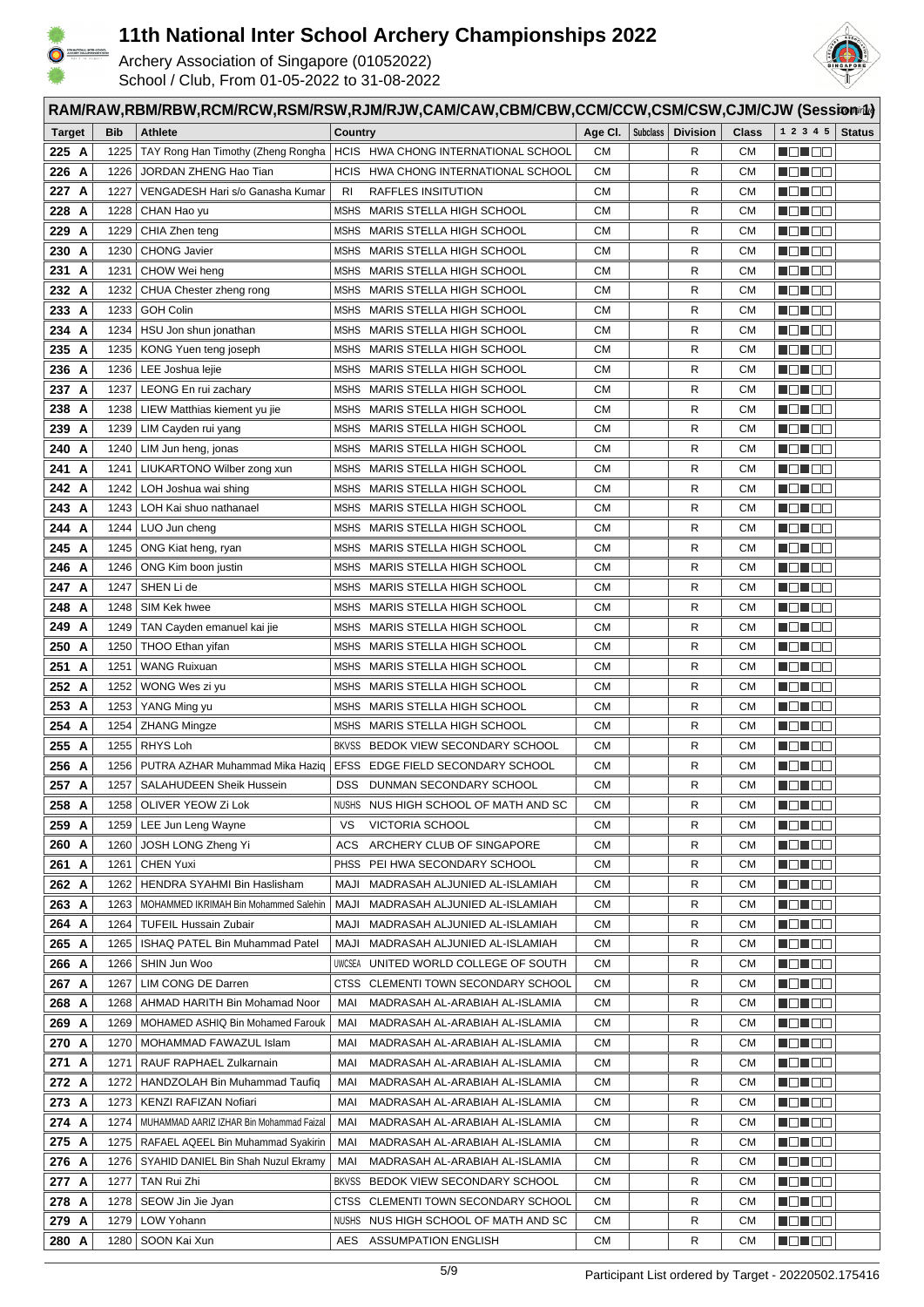



|               | RAM/RAW,RBM/RBW,RCM/RCW,RSM/RSW,RJM/RJW,CAM/CAW,CBM/CBW,CCM/CCW,CSM/CSW,CJM/CJW (Session/14) |            |                                          |             |                                      |           |  |                                           |              |                      |               |
|---------------|----------------------------------------------------------------------------------------------|------------|------------------------------------------|-------------|--------------------------------------|-----------|--|-------------------------------------------|--------------|----------------------|---------------|
| <b>Target</b> |                                                                                              | <b>Bib</b> | <b>Athlete</b>                           | Country     |                                      |           |  | Age Cl. $\vert$ Subclass $\vert$ Division | <b>Class</b> | 1 2 3 4 5            | <b>Status</b> |
| 281 A         |                                                                                              | 1281       | <b>WEE Kaeden</b>                        |             | GYSS GUANGYANG SECONDARY SCHOOL      | <b>CM</b> |  | R                                         | <b>CM</b>    | HE 192               |               |
| 282 A         |                                                                                              | 1282       | NADA BIN MUHAMMAD HERMAN IIham           |             | HSCS HAI SING CATHOLIC SCHOOL        | <b>CM</b> |  | R                                         | <b>CM</b>    | HEN EE               |               |
| 283 A         |                                                                                              | 1283       | WONG Han Qian                            |             | FHSS FUHUA SECONDARY SCHOOL          | СM        |  | R                                         | CМ           | <u> Hendrich Sta</u> |               |
| 284 A         |                                                                                              | 1284       | <b>TAO Ansell</b>                        |             | UWCSEA UNITED WORLD COLLEGE OF SOUTH | CМ        |  | R                                         | CМ           | <u> Hendrich Sta</u> |               |
| 285 A         |                                                                                              | 1285       | OH Hyun Woo Albert                       |             | UWCSEA UNITED WORLD COLLEGE OF SOUTH | СM        |  | R                                         | CМ           | MUNICI U             |               |
| 286 A         |                                                                                              | 1286       | <b>TANG BoXiang Roy</b>                  |             | UWCSEA UNITED WORLD COLLEGE OF SOUTH | <b>CM</b> |  | R                                         | <b>CM</b>    | MO HOO               |               |
| 287 A         |                                                                                              | 1287       | QUAH Yu Hao, Nicholas                    | <b>PHS</b>  | PRESBYTERIAN HIGH SCHOOL             | <b>CM</b> |  | R                                         | <b>CM</b>    | ______               |               |
| 288           | A                                                                                            | 1288       | CHAN Qi Hao, Ryan                        | <b>TPSS</b> | TAMPINES SECONDARY SCHOOL            | <b>CM</b> |  | R                                         | <b>CM</b>    | _______              |               |
| 289           | A                                                                                            | 1289       | ONG Kiat Heng, Ryan                      | MSHS        | MARIS STELLA HIGH SCHOOL             | СM        |  | R                                         | CМ           | - 8 - 8 -            |               |
| 290 A         |                                                                                              | 1290       | LAU Rui Bang, Octavian                   | MSHS        | MARIS STELLA HIGH SCHOOL             | <b>CM</b> |  | R                                         | CМ           | N 80 E 8             |               |
| 291 A         |                                                                                              | 1291       | MUHAMMAD FARDIN Fahrudean                |             | MSHS MARIS STELLA HIGH SCHOOL        | <b>CM</b> |  | R                                         | CМ           | - 8 - 8 -            |               |
| 292 A         |                                                                                              | 1292       | WONG Ling Yi                             |             | JYSS JUNYUAN SECONDARY SCHOOL        | <b>CW</b> |  | R                                         | <b>CW</b>    | Martin Mar           |               |
| 293 A         |                                                                                              |            | 1293   LEE Jie                           |             | JYSS JUNYUAN SECONDARY SCHOOL        | <b>CW</b> |  | R                                         | CW           |                      |               |
| 294 A         |                                                                                              | 1294       | SIM Sze Ga                               | JYSS        | JUNYUAN SECONDARY SCHOOL             | <b>CW</b> |  | R                                         | СW           | MEN 1919             |               |
| 295 A         |                                                                                              | 1295       | LEE Jia En Clara                         |             | JYSS JUNYUAN SECONDARY SCHOOL        | <b>CW</b> |  | R                                         | CW           | M 8 8 8 8            |               |
| 296 A         |                                                                                              | 1296       | CHEN Jia Hui Sofia Ratchanee             |             | HCIS HWA CHONG INTERNATIONAL SCHOOL  | <b>CW</b> |  | R                                         | <b>CW</b>    | n Einhard            |               |
| 297 A         |                                                                                              | 1297       | CHEW Shan Hee                            |             | HCIS HWA CHONG INTERNATIONAL SCHOOL  | <b>CW</b> |  | R                                         | CW           | MEN E E              |               |
| 298 A         |                                                                                              | 1298       | <b>LEE Celine</b>                        | <b>HCIS</b> | HWA CHONG INTERNATIONAL SCHOOL       | <b>CW</b> |  | R                                         | СW           | Martin Silver        |               |
| 299 A         |                                                                                              | 1299       | <b>ASHLEY LEOW Le En</b>                 |             | HCIS HWA CHONG INTERNATIONAL SCHOOL  | <b>CW</b> |  | R                                         | СW           | MEN E E              |               |
| 300 A         |                                                                                              | 1300       | LIM Shi Qi                               |             | FCSS FUCHUN SECONDARY SCHOOL         | <b>CW</b> |  | R                                         | CW           | MOL 88               |               |
| 301 A         |                                                                                              | 1301       | CHEONG Wen Qing Sarah                    |             | CGSS CEDAR GIRLS' SECONDARY SCHOOL   | <b>CW</b> |  | R                                         | CW           | H 8 8 8 9            |               |
| 302 A         |                                                                                              | 1302       | CHEW Zhi Lei Louiza                      |             | RSSS RIVERSIDE SECONDARY SCHOOL      | <b>CW</b> |  | R                                         | СW           | H 8 8 8 9            |               |
| 303 A         |                                                                                              | 1303       | KATELYN Ng yu shi                        |             | KCPSS KUO CHUAN PRESBYSTERIAN SECOND | <b>CW</b> |  | R                                         | CW           | MON OO               |               |
| 304 A         |                                                                                              | 1304       | ONG Yun Qing                             | CGSS        | CEDAR GIRLS' SECONDARY SCHOOL        | <b>CW</b> |  | R                                         | <b>CW</b>    | MEN E E              |               |
| 305 A         |                                                                                              | 1305       | SENTHURAN Senthuran Sevviah              | NBSS        | NAVAL BASE SECONDARY SCHOOL          | <b>CW</b> |  | R                                         | СW           | MEN E E              |               |
| 306           | A                                                                                            | 1306       | <b>YO Melanie</b>                        | RGS.        | RAFFLES GIRLS SCHOOL                 | <b>CW</b> |  | R                                         | СW           | HE 182               |               |
| 307 A         |                                                                                              | 1307       | NANTHAR KUMAR Talitha                    | TWSS        | TECK WHYE SECONDARY SCHOOL           | <b>CW</b> |  | R                                         | <b>CW</b>    | MON OO               |               |
| 308 A         |                                                                                              | 1308       | <b>TAN Rou Ci Claire</b>                 | <b>HSS</b>  | HOUGANG SECONDARY SCHOOL             | <b>CW</b> |  | R                                         | <b>CW</b>    | Maria 1919           |               |
| 309 A         |                                                                                              | 1309       | TAY Boon Kyi Jeanne                      | CGSS        | CEDAR GIRLS' SECONDARY SCHOOL        | <b>CW</b> |  | R                                         | CW           | HE 192               |               |
| 310 A         |                                                                                              | 1310       | CHRISTABELLE TAN Yuyun                   | CKC         | CHIJ KATONG CONVENT                  | <b>CW</b> |  | R                                         | СW           | MA NA H              |               |
| 311 A         |                                                                                              | 1311       | KAREN LOH Hoi Wan                        |             | NCHS NAN CHIAU HIGH SCHOOL           | <b>CW</b> |  | R                                         | <b>CW</b>    | N EN EO              |               |
| 312 A         |                                                                                              | 1312       | SUMAYYAH Binti Dzulkarnain               | MAJI        | MADRASAH ALJUNIED AL-ISLAMIAH        | <b>CW</b> |  | R                                         | <b>CW</b>    | Maria 1919           |               |
| 313 A         |                                                                                              |            | 1313   NURUL ALYA BATRISYIA Binte Amran  |             | MAJI MADRASAH ALJUNIED AL-ISLAMIAH   | <b>CW</b> |  | R                                         | <b>CW</b>    | N ON OO              |               |
| 314 A         |                                                                                              | 1314       | NURUL AQIESYA Binte Abdullah             |             | MAJI MADRASAH ALJUNIED AL-ISLAMIAH   | <b>CW</b> |  | R                                         | CW           | n En Se              |               |
| 315 A         |                                                                                              | 1315       | MARDHIATUL IMAN Bte Ismardi              | MAJI        | MADRASAH ALJUNIED AL-ISLAMIAH        | <b>CW</b> |  | R                                         | СW           | <u> Nijeri se</u>    |               |
| 316 A         |                                                                                              | 1316       | NOR ALISHA RIDANIA Binte Muhammad Riduan | MAJI        | MADRASAH ALJUNIED AL-ISLAMIAH        | <b>CW</b> |  | R                                         | СW           | N O N O O            |               |
| 317 A         |                                                                                              | 1317       | AINUL MARDHIYAH bte Amran                | MAJI        | MADRASAH ALJUNIED AL-ISLAMIAH        | CW        |  | R                                         | СW           | de de                |               |
| 318 A         |                                                                                              |            | 1318   NUR ALEYA Syahira Chua            | MAJI        | MADRASAH ALJUNIED AL-ISLAMIAH        | CW        |  | R                                         | СW           | Mahal di S           |               |
| 319 A         |                                                                                              | 1319       | AINUL MARDHIAH binte Muhamad Ali         | MAJI        | MADRASAH ALJUNIED AL-ISLAMIAH        | <b>CW</b> |  | R                                         | СW           | N O N O O            |               |
| 320 A         |                                                                                              | 1320       | YEO ERN LIN Tabitha                      |             | HIHS HOLY INNOCENTS' HIGH SCHOOL     | <b>CW</b> |  | R                                         | CW           | MEN EE               |               |
| 321 A         |                                                                                              | 1321       | <b>SRIVATS Madhuvanti</b>                |             | NTSS NEW TOWN SECONDARY SCHOOL       | CW        |  | R                                         | СW           | N DI BE              |               |
| 322 A         |                                                                                              | 1322       | YEE En Ting                              |             | SCGSS SINGAPORE CHINESE GIRLS SECOND | CW        |  | R                                         | СW           | <u> Helena k</u>     |               |
| 323 A         |                                                                                              | 1323       | HU Zimo                                  | CIS         | CANADIAN INTERNATIONAL SCHOOL        | CW        |  | R                                         | СW           | Mahal da             |               |
| 324 A         |                                                                                              | 1324       | GOH JIA EN Kayla                         | ACSI        | <b>ACS INTERNATIONAL</b>             | CW        |  | R                                         | СW           |                      |               |
| 325 A         |                                                                                              | 1325       | WONG YIJING Hannah                       | SAIS        | STANFORD AMERICAN INTERATIONAL       | CW        |  | R                                         | СW           | Mana a Ma            |               |
| 326 A         |                                                                                              | 1326       | YEE Shu En                               |             | SCGSS SINGAPORE CHINESE GIRLS SECOND | SW        |  | R                                         | SW           | <u> Hele a B</u>     |               |
| 327 A         |                                                                                              | 1327       | AISYAH ALIYAH Binti Alias                | MAI         | MADRASAH AL-ARABIAH AL-ISLAMIA       | <b>CW</b> |  | R                                         | СW           | MO HOL               |               |
| 328 A         |                                                                                              | 1328       | AMAANI Binte Mohd Nazri                  | MAI         | MADRASAH AL-ARABIAH AL-ISLAMIA       | <b>CW</b> |  | R                                         | CW           | Mal do               |               |
| 329 A         |                                                                                              | 1329       | DINAH AZLYYAH Binte Mohammad Azlan       | MAI         | MADRASAH AL-ARABIAH AL-ISLAMIA       | <b>CW</b> |  | R                                         | СW           | MON 80               |               |
| 330 A         |                                                                                              | 1330       | MAHDIYA Mazlan Ameen                     | MAI         | MADRASAH AL-ARABIAH AL-ISLAMIA       | CW        |  | R                                         | СW           | <u> Hele Se</u>      |               |
| 331 A         |                                                                                              | 1331       | NUR AUNI Binte Muhammad Adib             | MAI         | MADRASAH AL-ARABIAH AL-ISLAMIA       | <b>CW</b> |  | R                                         | СW           | Man ao               |               |
| 332 A         |                                                                                              | 1332       | <b>TUHFAH ADEEBAH Binte Taufek</b>       | MAI         | MADRASAH AL-ARABIAH AL-ISLAMIA       | <b>CW</b> |  | R                                         | СW           | <u> Liberal Ser</u>  |               |
| 333 A         |                                                                                              | 1333       | <b>UNAISAH Binte Zaidi</b>               | MAI         | MADRASAH AL-ARABIAH AL-ISLAMIA       | CW        |  | R                                         | СW           | Man de               |               |
| 334 A         |                                                                                              | 1334       | AISYAH Binte Mohd Nazri                  | MAI         | MADRASAH AL-ARABIAH AL-ISLAMIA       | CW        |  | R                                         | CW           | MON OO               |               |
| 335 A         |                                                                                              | 1335       | <b>BATRISYIA Binte Ezril</b>             | MAI         | MADRASAH AL-ARABIAH AL-ISLAMIA       | <b>CW</b> |  | R                                         | CW           | MON OO               |               |
| 336 A         |                                                                                              |            | 1336   DIYAANAH NUR AQILAH Binte Eddie   | MAI         | MADRASAH AL-ARABIAH AL-ISLAMIA       | <b>CW</b> |  | R                                         | CW           | <u> Helio Bi</u>     |               |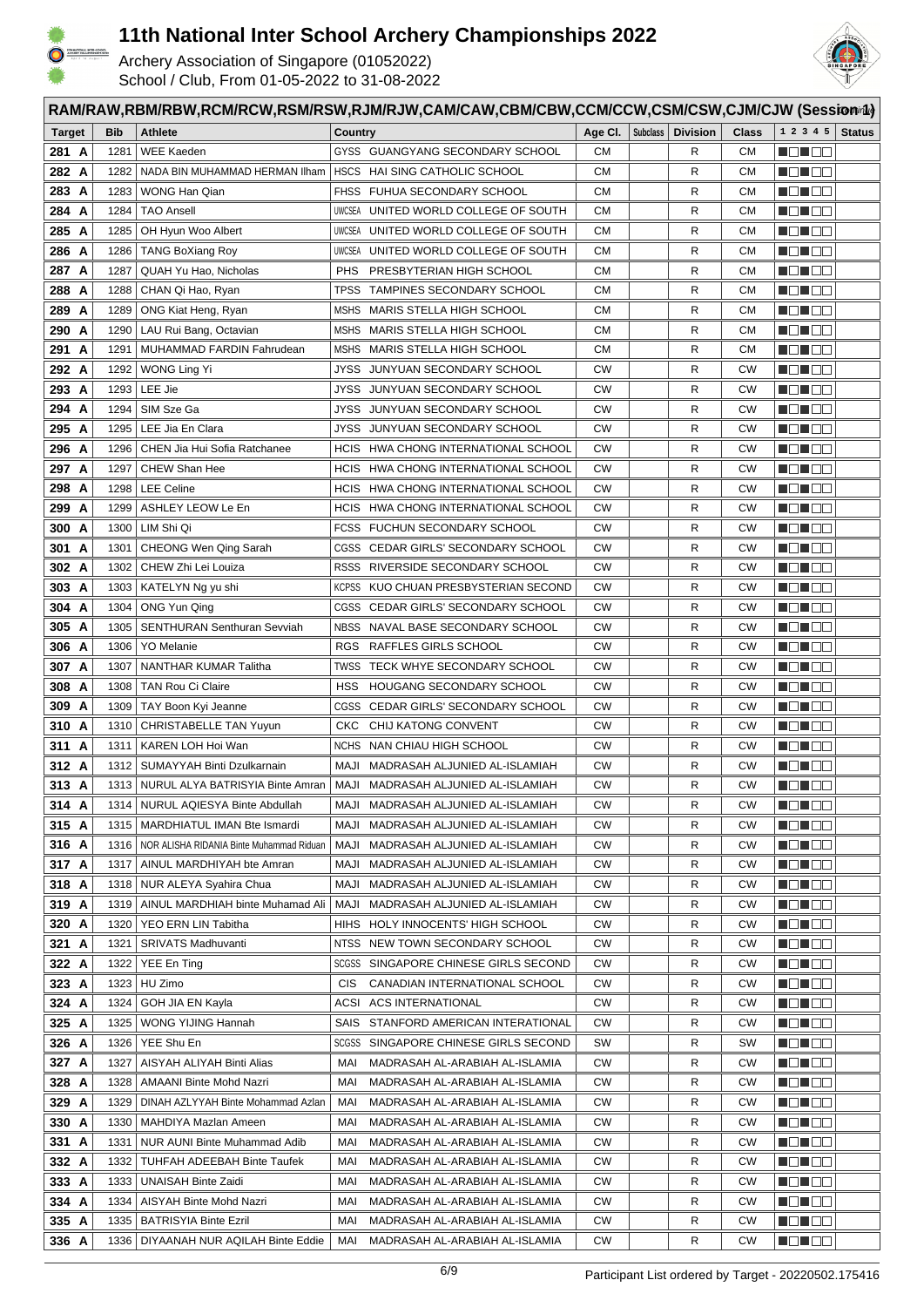

HTIB-SCHOOL<br>MOKSEMS 3222

# **11th National Inter School Archery Championships 2022**



|                | RAM/RAW,RBM/RBW,RCM/RCW,RSM/RSW,RJM/RJW,CAM/CAW,CBM/CBW,CCM/CCW,CSM/CSW,CJM/CJW (Sessionid) |              |                                                                                                  |               |                                                                            |           |          |                 |                 |                                                                                                                  |               |
|----------------|---------------------------------------------------------------------------------------------|--------------|--------------------------------------------------------------------------------------------------|---------------|----------------------------------------------------------------------------|-----------|----------|-----------------|-----------------|------------------------------------------------------------------------------------------------------------------|---------------|
| <b>Target</b>  |                                                                                             | <b>Bib</b>   | <b>Athlete</b>                                                                                   | Country       |                                                                            | Age CI.   | Subclass | <b>Division</b> | <b>Class</b>    | 1 2 3 4 5                                                                                                        | <b>Status</b> |
| 337 A          |                                                                                             | 1337         | KHADIJAH Yang Iskandar                                                                           | MAI           | MADRASAH AL-ARABIAH AL-ISLAMIA                                             | <b>CW</b> |          | R               | <b>CW</b>       | MO UOC                                                                                                           |               |
| 338 A          |                                                                                             | 1338         | MUTHIA AZZAHRA Khairunnisa                                                                       | MAI           | MADRASAH AL-ARABIAH AL-ISLAMIA                                             | CW        |          | R               | CW              | <u> Hans B</u>                                                                                                   |               |
| 339 A          |                                                                                             | 1339         | NUR IZZAH Johanis                                                                                | MAI           | MADRASAH AL-ARABIAH AL-ISLAMIA                                             | <b>CW</b> |          | R               | <b>CW</b>       | e de la co                                                                                                       |               |
| 340 A          |                                                                                             | 1340         | RAEESAH AR-RAHMAH Binti Mohamed Zakir                                                            | MAI           | MADRASAH AL-ARABIAH AL-ISLAMIA                                             | <b>CW</b> |          | R               | CW              | _______                                                                                                          |               |
| 341 A          |                                                                                             | 1341         | <b>ONG Simone</b>                                                                                | <b>UWCSEA</b> | UNITED WORLD COLLEGE OF SOUTH                                              | <b>CW</b> |          | R               | <b>CW</b>       |                                                                                                                  |               |
| 342 A          |                                                                                             | 1342         | NG Kai Ning                                                                                      |               | CTSS CLEMENTI TOWN SECONDARY SCHOOL                                        | <b>CW</b> |          | R               | <b>CW</b>       |                                                                                                                  |               |
| 343 A          |                                                                                             | 1343         | <b>RUZSICKSCA Natalie</b>                                                                        | SST           | SCHOOL OF SCIENCE AND TECHNOLO                                             | <b>CW</b> |          | R               | <b>CW</b>       | N DI BE                                                                                                          |               |
| 344 A          |                                                                                             | 1344         | TAN Yu Heng, Chloe                                                                               | TKSS          | TANJONG KATONG SECONDARY SCHOO                                             | <b>CW</b> |          | R               | <b>CW</b>       | n din se                                                                                                         |               |
| 345 A          |                                                                                             | 1345         | ANG Jia-Jun                                                                                      | JYSS          | JUNYUAN SECONDARY SCHOOL                                                   | CМ        |          | С               | <b>CM</b>       | MENT E E                                                                                                         |               |
| 346 A          |                                                                                             | 1346         | WONG Tai Jun                                                                                     |               | JYSS JUNYUAN SECONDARY SCHOOL                                              | CМ        |          | С               | <b>CM</b>       | <u> de la c</u>                                                                                                  |               |
| 347 A          |                                                                                             | 1347         | GUE Yi En                                                                                        | JYSS          | JUNYUAN SECONDARY SCHOOL                                                   | <b>CM</b> |          | С               | <b>CM</b>       | MON OO                                                                                                           |               |
| 348 A          |                                                                                             | 1348         | MUHAMMAD RIZQ HAYYAN Bin Riduwan                                                                 | JYSS          | JUNYUAN SECONDARY SCHOOL                                                   | СM        |          | С               | CМ              |                                                                                                                  |               |
| 349 A          |                                                                                             | 1349         | LEE Dominic Lee Jie Rui                                                                          |               | HCIS HWA CHONG INTERNATIONAL SCHOOL                                        | CМ        |          | С               | <b>CM</b>       | 80 D D D                                                                                                         |               |
| 350 A          |                                                                                             | 1350         | GOH Javan jinyang                                                                                |               | MSHS MARIS STELLA HIGH SCHOOL                                              | СM        |          | С               | <b>CM</b>       | MEN E E                                                                                                          |               |
| 351 A          |                                                                                             | 1351         | LEW Cheng jun                                                                                    |               | MSHS MARIS STELLA HIGH SCHOOL                                              | СM        |          | С               | <b>CM</b>       | MEN DE                                                                                                           |               |
| 352 A          |                                                                                             | 1352         | NG Zu lin                                                                                        |               | MSHS MARIS STELLA HIGH SCHOOL                                              | СM        |          | С               | CМ              | MEN E E                                                                                                          |               |
| 353 A          |                                                                                             | 1353         | SAW Joshua khek shen                                                                             |               | MSHS MARIS STELLA HIGH SCHOOL                                              | CМ        |          | С               | CМ              | MO MO M                                                                                                          |               |
| 354 A          |                                                                                             | 1354         | TOH Yi feng                                                                                      |               | MSHS MARIS STELLA HIGH SCHOOL                                              | CМ        |          | С               | CМ              | MEN E E                                                                                                          |               |
| 355 A          |                                                                                             | 1355         | YANG Shiquan                                                                                     |               | MSHS MARIS STELLA HIGH SCHOOL                                              | CМ        |          | С               | CМ              | Malia di                                                                                                         |               |
| 356 A          |                                                                                             | 1356         | <b>CHU Matthew</b>                                                                               | ACS(I)        | ACS (INDEPENDENT)                                                          | <b>CM</b> |          | С               | CМ              | - 10 - 10 <b>-</b> 10 -                                                                                          |               |
| 357 A          |                                                                                             | 1357         | ALIAH NUR DIYANAH Binte Mohamed Nurulhaizat                                                      | <b>JYSS</b>   | JUNYUAN SECONDARY SCHOOL                                                   | <b>CW</b> |          | С               | CW              | NON DE                                                                                                           |               |
| 358 A          |                                                                                             | 1358         | CHLOE SIM Xiao Zhuo                                                                              |               | JYSS JUNYUAN SECONDARY SCHOOL                                              | <b>CW</b> |          | С               | <b>CW</b>       | MON 80                                                                                                           |               |
| 359 A          |                                                                                             | 1359         | LOW Chuan Yin Melody                                                                             | JYSS          | JUNYUAN SECONDARY SCHOOL                                                   | <b>CW</b> |          | С               | <b>CW</b>       | MON OO                                                                                                           |               |
| 360 A          |                                                                                             | 1360         | CHAN Yin Zhi (Chen Yanzhi)                                                                       | JYSS          | JUNYUAN SECONDARY SCHOOL                                                   | <b>CW</b> |          | С               | <b>CW</b>       | MEN E E                                                                                                          |               |
| 361 A          |                                                                                             | 1361         | ARIEL YONG Rui En (Yang Rui'en)                                                                  | JYSS          | JUNYUAN SECONDARY SCHOOL                                                   | <b>CW</b> |          | С               | <b>CW</b>       | NG NGC                                                                                                           |               |
| 362 A          |                                                                                             | 1362         | SARAVANAKUMAR Mithunram                                                                          | <b>SPS</b>    | SEMBAWANG PRIMARY SCHOOL                                                   | SM        |          | R               | <b>SM</b>       | MON OO                                                                                                           |               |
| 363 A          |                                                                                             | 1363         | TAN WEI XUAN Michael                                                                             | <b>NYPS</b>   | NANYANG PRIMARY SCHOOL                                                     | <b>SM</b> |          | R               | <b>SM</b>       | NO HOO                                                                                                           |               |
| 364 A          |                                                                                             | 1364         | SYAMSUDIN Syafiq Izhan                                                                           | AGPS          | ANCHOR GREEN PRIMARY SCHOOL                                                | SΜ        |          | R               | <b>SM</b>       | HE 182                                                                                                           |               |
| 365 A          |                                                                                             | 1365         | ISMAIL Abdul muhaimin bin ismail                                                                 |               | MIZA MADRASAH IRSYAD ZUHRI AL-ISLAM                                        | <b>SM</b> |          | R               | <b>SM</b>       | 1 8 8 9                                                                                                          |               |
| 366 A          |                                                                                             | 1366         | RASMAN Abdullah azzam al-hirai bin ra                                                            |               | MIZA MADRASAH IRSYAD ZUHRI AL-ISLAM                                        | SM        |          | R               | <b>SM</b>       | MEN E E                                                                                                          |               |
| 367 A          |                                                                                             | 1367         | ADAM Arasy bin adam                                                                              |               | MIZA MADRASAH IRSYAD ZUHRI AL-ISLAM                                        | SΜ        |          | R               | <b>SM</b>       | MEN E E                                                                                                          |               |
| 368 A          |                                                                                             | 1368         | KHAIRUL NIZAR Khaqan al-akmal bin khairul ni                                                     |               | MIZA MADRASAH IRSYAD ZUHRI AL-ISLAM                                        | SM        |          | R               | <b>SM</b>       | HE HE                                                                                                            |               |
| 369 A          |                                                                                             | 1369         | AZHAR Muhammad muzzammil bin azhar                                                               |               | MIZA MADRASAH IRSYAD ZUHRI AL-ISLAM                                        | SM<br>SΜ  |          | R               | SM              | MEN EE                                                                                                           |               |
| 370 A          |                                                                                             | 1370         | ABDULLAH Muhammad rayyan bin abdullah                                                            |               | MIZA MADRASAH IRSYAD ZUHRI AL-ISLAM<br>MIZA MADRASAH IRSYAD ZUHRI AL-ISLAM | SΜ        |          | R               | SM<br><b>SM</b> | MONDO                                                                                                            |               |
| 371 A<br>372 A |                                                                                             | 1371<br>1372 | MOHAMED SOPHIAN Muhammad sufi bin mohamed soph<br>HEZRUL ISKANDAR Muhammad uwais garni bin hezru |               |                                                                            | SM        |          | R<br>R          | SM              | MO HOO                                                                                                           |               |
| 373 A          |                                                                                             | 1373         | MUHAMMED ZAKI Naqib hamdy bin muhammed zaki                                                      |               | MIZA MADRASAH IRSYAD ZUHRI AL-ISLAM<br>MIZA MADRASAH IRSYAD ZUHRI AL-ISLAM | SM        |          | R               | SМ              |                                                                                                                  |               |
| 374 A          |                                                                                             | 1374         | MUHAMMAD FAISAL Raihan fahmy bin muhammad fais                                                   |               | MIZA MADRASAH IRSYAD ZUHRI AL-ISLAM                                        | SM        |          | R               | SM              | <b>NOTOD</b>                                                                                                     |               |
| 375 A          |                                                                                             | 1375         | ZARI Raiz bin zari                                                                               |               | MIZA MADRASAH IRSYAD ZUHRI AL-ISLAM                                        | SΜ        |          | R               | SM              | dia kaominina mpikambana amin'ny fivondronan-kaominin'i Animatin'i Andre ao Frantsa.<br>Ny faritr'ora dia GMT+1. |               |
| 376 A          |                                                                                             | 1376         | NG Zi Song Gareth                                                                                |               | KCPPS KUO CHUAN PRESBYTERIAN PRIMARY                                       | SΜ        |          | R               | SM              | <b>NONDO</b>                                                                                                     |               |
| 377 A          |                                                                                             | 1377         | CHIN Jin Hong Isaac                                                                              |               | KHPS KONG HWA PRIMARY SCHOOL                                               | SM        |          | R               | SM              | <u> de se</u>                                                                                                    |               |
| 378 A          |                                                                                             | 1378         | WALLACE TAN Yi Xuan                                                                              |               | JSPS JING SHAN PRIMARY SCHOOL                                              | SM        |          | R               | <b>SM</b>       | MONDO                                                                                                            |               |
| 379 A          |                                                                                             | 1379         | <b>VISHNU Brihat</b>                                                                             | <b>CPS</b>    | CANBERRA PRIMARY SCHOOL                                                    | SΜ        |          | R               | <b>SM</b>       |                                                                                                                  |               |
| 380 A          |                                                                                             | 1380         | RONAN O'REILLY Javier                                                                            |               | SJIIES ST. JOSEPH INSTITUITION INTERN                                      | SM        |          | R               | SM              |                                                                                                                  |               |
| 381 A          |                                                                                             | 1381         | LIM EN XU Lucas                                                                                  |               | WSPS WEST SPRING PRIMARY SCHOOL                                            | SM        |          | R               | SM              | MO MOR                                                                                                           |               |
| 382 A          |                                                                                             | 1382         | HU Ziyang                                                                                        | <b>CIS</b>    | CANADIAN INTERNATIONAL SCHOOL                                              | SM        |          | R               | SM              | MON 80                                                                                                           |               |
| 383 A          |                                                                                             | 1383         | <b>HUA Puhan</b>                                                                                 |               | TKPS TANJONG KATONG PRIMARY SCHOOL                                         | SM        |          | R               | SM              | MON 88                                                                                                           |               |
| 384 A          |                                                                                             | 1384         | <b>IRFAN Muhammad Danial</b>                                                                     | MWTI          | MADRASAH WAK TANJONG AL-ISLAMI                                             | SM        |          | R               | SM              | MON 88                                                                                                           |               |
| 385 A          |                                                                                             | 1385         | <b>ASYRANI Harris</b>                                                                            | MWTI          | MADRASAH WAK TANJONG AL-ISLAMI                                             | SM        |          | R               | SM              | MO MOO                                                                                                           |               |
| 386 A          |                                                                                             | 1386         | WIDAD Ahmad                                                                                      | <b>MWTI</b>   | MADRASAH WAK TANJONG AL-ISLAMI                                             | SM        |          | R               | <b>SM</b>       | MON 88                                                                                                           |               |
| 387 A          |                                                                                             | 1387         | <b>ABBAS Sheikh Muhammad</b>                                                                     | mwti          | MADRASAH WAK TANJONG AL-ISLAMI                                             | SM        |          | R               | <b>SM</b>       | MON OO                                                                                                           |               |
| 388 A          |                                                                                             | 1388         | SEOW Jin Yi Eyan                                                                                 |               | NHPS NANHUA PRIMARY SCHOOL                                                 | SM        |          | R               | SM              | MO MO S                                                                                                          |               |
| 389 A          |                                                                                             | 1389         | NG HanLong Lukas                                                                                 | MSHSP         | MARIS STELLA HIGH SCHOOL (PRIM                                             | SM        |          | R               | SМ              | MO MOO                                                                                                           |               |
| 390 A          |                                                                                             | 1390         | UBAYDULLAH BIN AZMAN Aariz                                                                       | WGPS          | WEST GROVE PRIMARY SCHOOL                                                  | SM        |          | R               | SM              | MO HOO                                                                                                           |               |
| 391 A          |                                                                                             | 1391         | <b>WONG Eahen</b>                                                                                |               | GRPS GREENRIDGE PRIMARY SCHOOL                                             | SM        |          | R               | SM              | ME NO SI                                                                                                         |               |
|                | 392 A                                                                                       | 1392         | LOW Wen Yang Ayden                                                                               |               | NAPS NGEE ANN PRIMARY SCHOOL                                               | SМ        |          | R               | <b>SM</b>       | MO HOO                                                                                                           |               |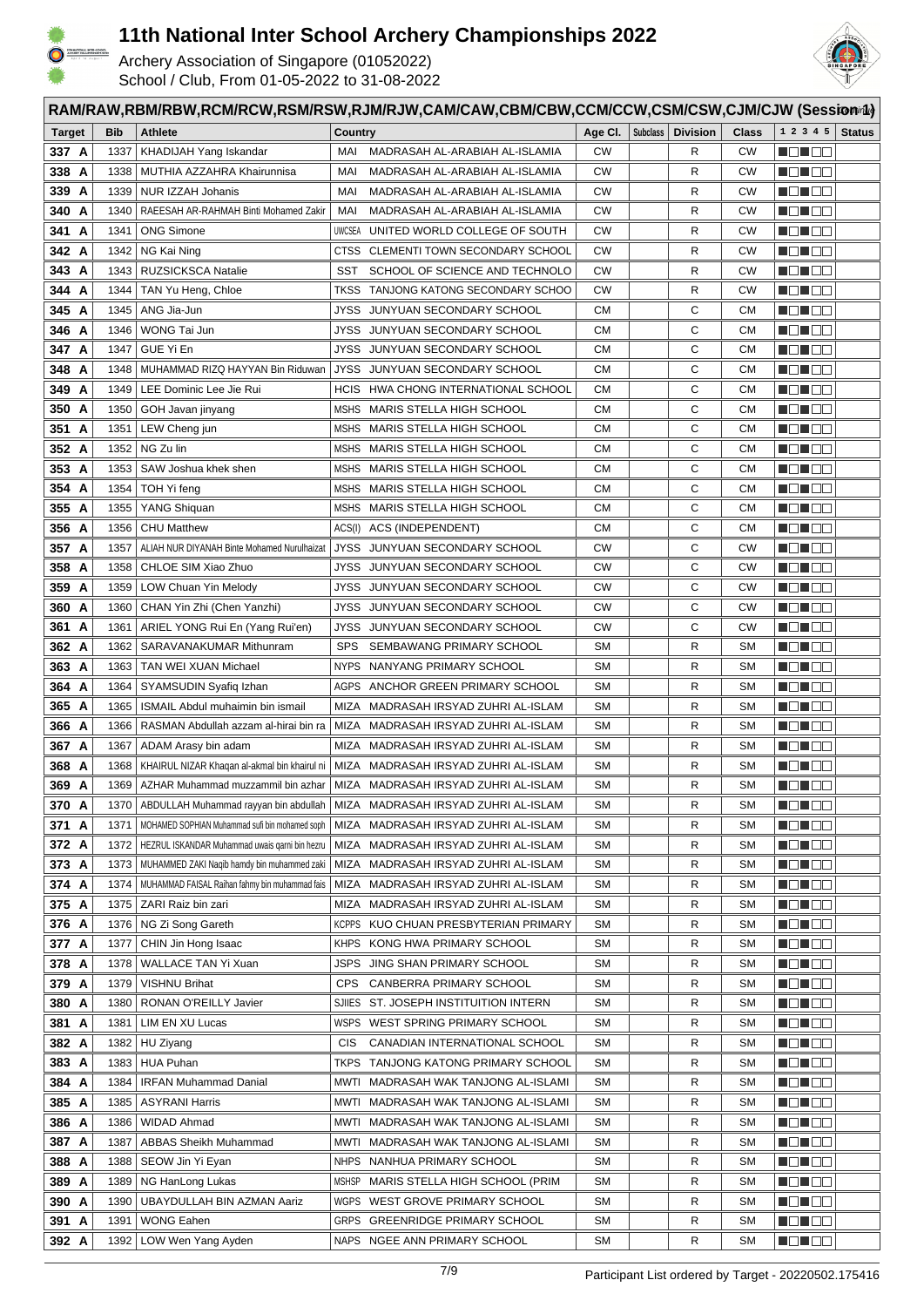

HTE-10400.<br>HOKSEN 3211

## **11th National Inter School Archery Championships 2022**

RAM/RAW,RBM/RBW,RCM/RCW,RSM/RSW,RJM/RJW,CAM/CAW,CBM/CBW,CCM/CCW,CSM/CSW,CJM/CJW (Session<sup>14</sup>)



| <b>Target</b>  | <b>Bib</b>   | <b>Athlete</b>                                    | Country                                                                     | Age CI.   | <b>Subclass</b> | <b>Division</b> | Class     | 1 2 3 4 5                  | <b>Status</b> |
|----------------|--------------|---------------------------------------------------|-----------------------------------------------------------------------------|-----------|-----------------|-----------------|-----------|----------------------------|---------------|
| 393 A          | 1393         | <b>LIM Tze Yong Marcel</b>                        | SAJS ST ANDREW JUNIOR SCHOOL                                                | <b>SM</b> |                 | R               | <b>SM</b> | HUHUU                      |               |
| 394 A          | 1394         | WONG Tien En Dylan                                | <b>NHPS</b><br>NANHUA PRIMARY SCHOOL                                        | <b>SM</b> |                 | R               | <b>SM</b> | <u> Henders</u>            |               |
| 395 A          | 1395         | LI Han Lin                                        | PEI TONG PRIMARY SCHOOL<br><b>PTPS</b>                                      | <b>SM</b> |                 | R               | <b>SM</b> | Ma Ma                      |               |
| 396<br>A       | 1396         | JAMES MCPHAIL Quillan                             | <b>DCS</b><br>DULWICH COLLEGE SINGAPORE                                     | <b>SM</b> |                 | R               | <b>SM</b> | MA NA TITO                 |               |
| 397<br>A       | 1397         | <b>JU Grant</b>                                   | <b>TANGLIN TRUST SCHOOL</b><br>TTS                                          | <b>SM</b> |                 | R               | <b>SM</b> | <u> Novembe</u>            |               |
| 398<br>A       | 1398         | REN Yeo Jun Hong Nicolas                          | <b>BTPS</b><br>BUKIT TIMAH PRIMARY SCHOOL                                   | <b>SM</b> |                 | R               | <b>SM</b> | <b>NONDE</b>               |               |
| 399<br>A       | 1399         | TIN Jin Ian                                       | <b>MSHSP</b><br>MARIS STELLA HIGH SCHOOL (PRIM                              | <b>SM</b> |                 | R               | <b>SM</b> | <u> Hellen</u>             |               |
| 400<br>A       | 1400         | TIN Jin Ray                                       | <b>MSHSP</b><br>MARIS STELLA HIGH SCHOOL (PRIM                              | <b>SM</b> |                 | R               | <b>SM</b> | Mar de                     |               |
| 401<br>A       | 1401         | ONG Kai Wen, Kieran                               | RS<br>ROSYTH SCHOOL                                                         | <b>SM</b> |                 | R               | <b>SM</b> | <u> Here a Biblio</u>      |               |
| 402 A          | 1402         | ANG Zhao Ding, Ethan                              | <b>SHPS</b><br>ST. HILDA'S PRIMARY SCHOOL                                   | <b>SM</b> |                 | R               | <b>SM</b> | Ma Hao                     |               |
| 403<br>A       | 1403         | LI Hanyi, Haron                                   | TAO NAN SCHOOL<br>TNS                                                       | <b>SM</b> |                 | R               | <b>SM</b> | Ma Hao                     |               |
| 404 A          | 1404         | MANIAM Vian J.                                    | <b>DZPS</b><br>DA ZHONG PRIMARY SCHOOL                                      | <b>SM</b> |                 | R               | <b>SM</b> | MONOC                      |               |
| 405 A          | 1405         | <b>HUANG Tongtong</b>                             | <b>WPS</b><br>WESTWOOD PRIMARY SCHOOL                                       | SW        |                 | R               | SW        | MEN E E                    |               |
| 406<br>A       | 1406         | NG YU XUAN Jacklyn                                | <b>KCPPS</b><br>KUO CHUAN PRESBYTERIAN PRIMARY                              | SW        |                 | R               | SW        | Man de                     |               |
| 407 A          | 1407         | LEONG Lucy Li Lin                                 | KATONG PRIMARY SCHOOL<br><b>KPS</b>                                         | SW        |                 | R               | SW        | MEN E E                    |               |
| A<br>408       | 1408         | MOHAMAD RAHSID Aeisyah nusaybah binte mohamad     | <b>MIZA</b><br>MADRASAH IRSYAD ZUHRI AL-ISLAM                               | SW        |                 | R               | SW        | MEN BE                     |               |
| 409<br>A       | 1409         | MUHAMMAD NASRUDDIN Aishah humairah binte muhammad | MIZA<br>MADRASAH IRSYAD ZUHRI AL-ISLAM                                      | SW        |                 | R               | SW        | MO HOO                     |               |
| 410 A          | 1410         | MOHAMED HAFIZAN Iman adeena bte mohamed hafiza    | MIZA<br>MADRASAH IRSYAD ZUHRI AL-ISLAM                                      | SW        |                 | R               | SW        | Mad de                     |               |
| 411 A          | 1411         | MOHD NUR MUSTAQIM Musyfa bte mohd nor mustaqim    | MIZA<br>MADRASAH IRSYAD ZUHRI AL-ISLAM                                      | SW        |                 | R               | SW        | MO U O O                   |               |
| 412 A          | 1412         | YUSOF THONG Nadhratul umairah bte yusof th        | MIZA<br>MADRASAH IRSYAD ZUHRI AL-ISLAM                                      | SW        |                 | R               | SW        | Man an                     |               |
| 413 A          | 1413         | RAMTHAN Nur farahiyah binte ramthan               | MIZA<br>MADRASAH IRSYAD ZUHRI AL-ISLAM                                      | SW        |                 | R               | SW        | MON OO                     |               |
| 414 A          | 1414         | MOHAMED NEZEM Nurin nazlah bte mohamed nezem      | MIZA<br>MADRASAH IRSYAD ZUHRI AL-ISLAM                                      | SW        |                 | R               | SW        | NOT EO                     |               |
| 415 A          | 1415         | NOOR SHAHID Rumaysa al - mardhiyyah binte         | MADRASAH IRSYAD ZUHRI AL-ISLAM<br>MIZA                                      | SW        |                 | R               | SW        | N EN E E                   |               |
| 416<br>A       | 1416         | AHMAD BAHKTIAR Zahra sofia binte ahmad bahkti     | MIZA<br>MADRASAH IRSYAD ZUHRI AL-ISLAM                                      | SW        |                 | R               | SW        | MON 88                     |               |
| 417<br>A       | 1417         | EVA TEO Yu Han                                    | <b>TAO NAN SCHOOL</b><br>TNS                                                | SW        |                 | R               | SW        | Martin Biblio              |               |
| 418 A          | 1418         | TEO Xi Xuan                                       | <b>NCPS</b><br>NAN CHIAU PRIMARY SCHOOL                                     | SW        |                 | R               | SW        | <b>MONDO</b>               |               |
| 419 A          | 1419         | AMELIA FANG Qi                                    | HONG WEN SCHOOL<br>HWS                                                      | SW        |                 | R               | SW        | Martin Bill                |               |
| 420<br>A       | 1420         | TEN Xin Hui Amanda                                | TECK GHEE PRIMARY SCHOOL<br>TGPS                                            | SW        |                 | R               | SW        | MONDO                      |               |
| 421<br>A       | 1421         | <b>AUNI Dhia</b>                                  | MWTI<br>MADRASAH WAK TANJONG AL-ISLAMI                                      | SW        |                 | R               | SW        | MON OO                     |               |
| 422 A          | 1422         | <b>IZZATY Nur</b>                                 | <b>MWTI</b><br>MADRASAH WAK TANJONG AL-ISLAMI                               | SW        |                 | R               | SW        | N EN EO                    |               |
| 423<br>A       | 1423         | NAFISA Sayyida                                    | MADRASAH WAK TANJONG AL-ISLAMI<br>MWTI<br>CHIJ-OLGC                         | SW<br>SW  |                 | R               | SW<br>SW  | Man Sia                    |               |
| 424<br>A       | 1424<br>1425 | LAI Kai Ling, Rebecca<br>ZHANG Tianyi, Francesca  | CHIJ OUR LADY OF GOOD COUNSEL<br><b>PVPD</b><br>PUNGGOL VIEW PRIMARY SCHOOL | SW        |                 | R<br>R          | SW        | Man Sia                    |               |
| 425 A<br>426 A |              | 1426   THONG Kylie                                | SCGS SINGAPORE CHINESE GIRLS SCHOOL                                         | SW        |                 | R               | SW        | <u> Henders</u><br>MON E O |               |
| 427 A          |              | 1427   LI Wenying Alexis                          | <b>NYPS</b><br>NANYANG PRIMARY SCHOOL                                       | SW        |                 | R               | SW        | <b>NOTICE</b>              |               |
| 428 A          | 1428         | SIEW Han Ann, Hannah                              | CHIJ-OLQP<br>CHIJ OUR LADY QUEEN OF PEACE                                   | SW        |                 | R               | SW        | HE HE                      |               |
| 429 A          | 1429         | QISTY BTE SULAIMAN Adina                          | <b>HPPS</b><br>HENRY PARK PRIMARY SCHOOL                                    | SW        |                 | R               | SW        | N EN EN                    |               |
| 430 A          | 1430         | <b>ITO Mahiro</b>                                 | DULWICH COLLEGE SINGAPORE<br><b>DCS</b>                                     | SW        |                 | R               | SW        | n di Ba                    |               |
| 431 A          | 1431         | RUZSICSKA Caitlyn                                 | <b>CPS</b><br>CANBERRA PRIMARY SCHOOL                                       | SW        |                 | R               | SW        | MEN DE                     |               |
| 432 A          | 1432         | <b>TIAN Sophie</b>                                | NANYANG PRIMARY SCHOOL<br><b>NYPS</b>                                       | sw        |                 | R               | SW        | MEN DE                     |               |
| 433 A          | 1433         | JU Helen                                          | UNITED WORLD COLLEGE OF SOUTH<br><b>UWCSEA</b>                              | SW        |                 | R               | SW        | Ma da                      |               |
| 434 A          | 1434         | <b>TAY Jing Cheng Russell</b>                     | <b>HIPS</b><br>HOLY INNOCENTS' PRIMARY SCHOOL                               | JM        |                 | R               | JM        | MON OO                     |               |
| 435 A          | 1435         | VADIVEL Deepan                                    | YUVABHARATHI INTERNATIONAL SCH<br><b>YBIS</b>                               | JM        |                 | R               | JM        | <u> Heilige</u>            |               |
| 436 A          | 1436         | YAN Beng Jit Bryan                                | <b>KCPPS</b><br>KUO CHUAN PRESBYTERIAN PRIMARY                              | JM        |                 | R               | JM        | MEN E E                    |               |
| 437 A          | 1437         | <b>TIMOTHY CHEONG Ruihe</b>                       | SSPS ST STEPHEN'S PRIMARY SCHOOL                                            | JM        |                 | R               | JM        | MEN EE                     |               |
| 438 A          | 1438         | KE XiYan                                          | SHPS ST. HILDA'S PRIMARY SCHOOL                                             | JM        |                 | R               | JM        | MO MOO                     |               |
| 439 A          | 1439         | LEE SHIH CHIANG Jayan                             | RED SWASTIKA SCHOOL<br><b>RSS</b>                                           | JM        |                 | R               | JM        | MEN E E                    |               |
| 440 A          | 1440         | HOON YIK ONN Alexander                            | RED SWASTIKA SCHOOL<br><b>RSS</b>                                           | JM        |                 | R               | JM        | MEN DE                     |               |
| 441 A          | 1441         | TAN WEI YONG Joshua                               | NANYANG PRIMARY SCHOOL<br><b>NYPS</b>                                       | JM        |                 | R               | JM        | MO MOO                     |               |
| 442 A          | 1442         | ZHANG Rui Ze                                      | RADIN MAS PRIMARY SCHOOL<br>RMPS                                            | JM        |                 | R               | JM        | MO SO S                    |               |
| 443 A          | 1443         | <b>DISHINGTON Andrew</b>                          | <b>BCS</b><br><b>BRIGHTON COLLEGE (SINGAPORE)</b>                           | JM        |                 | R               | JM        | Malaysia S                 |               |
| 444 A          | 1444         | <b>CHEN Kaiyang</b>                               | <b>MSHSP</b><br>MARIS STELLA HIGH SCHOOL (PRIM                              | JM        |                 | R               | JM        | MONDER                     |               |
| 445 A          | 1445         | KOH Zhuo Yu                                       | MARIS STELLA HIGH SCHOOL (PRIM<br><b>MSHSP</b>                              | JM        |                 | R               | JM        | MON 88                     |               |
| 446 A          | 1446         | TEO Chen Xi                                       | NAN CHIAU PRIMARY SCHOOL<br><b>NCPS</b>                                     | JM        |                 | R               | JM        | MEN DE                     |               |
| 447 A          | 1447         | <b>TRENTEN LEE Ying Jie</b>                       | MEE TOH SCHOOL<br>MTS                                                       | JM        |                 | R               | JM        | N EN E E                   |               |
| 448 A          | 1448         | CHIA PEI CHAN Lucas                               | OPERA ESTATE PRIMARY SCHOOL<br>OEPS                                         | JM        |                 | R               | JM        | <u> Nijeri Se</u>          |               |